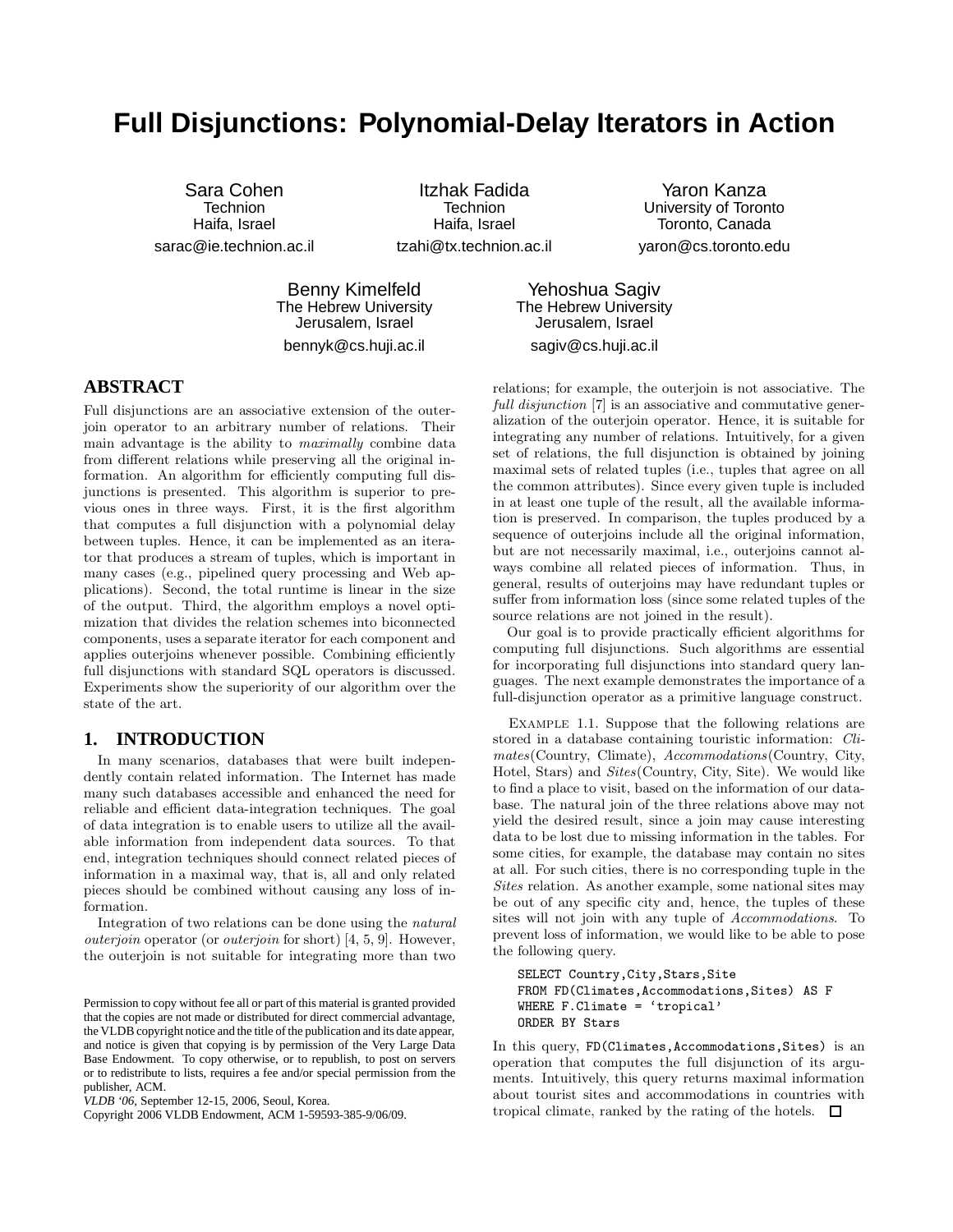When evaluating queries, such as that of Example 1.1, an efficient algorithm for computing full disjunctions is clearly needed. The best known algorithm for computing full disjunctions [2] runs in time that is quadratic in the size of the output. Since the output of a full disjunction is typically large (it includes, at least, all the tuples of the source relations), it is clearly desirable to reduce the dependency to optimum, i.e., achieve linear time in the size of the output (and, of course, polynomial time in the size of the input). One way of achieving linear dependency in the output is to devise an algorithm that generates the tuples of the result incrementally, where the time interval between generating a tuple of the result and generating the next tuple is small. Formally, we say that an algorithm runs in polynomial delay if the delay between successive tuples is polynomial only in the size of the input. An algorithm that runs with polynomial delay has a total time that is linear in the size of its output. In this paper, we present an algorithm for computing full disjunctions that is aimed at achieving small delays between tuples. In particular, we present the first algorithm for computing full disjunctions with polynomial delay.

Computing full disjunctions with short delays between tuples is in itself an important goal (regardless of the total computation time), since there are applications that can benefit from getting tuples of the result as a stream that starts flowing as soon as possible, before the whole computation is complete. A motivating example is a parallel system, where one processor computes the tuples of a full disjunction and another processor receives these tuples for further processing. A short delay is required to achieve a proper utilization of the second processor. As another example, consider a server on the Web that computes a full disjunction and then sends the result over the Internet. While the computation is going on, tuples are sent as soon as they are produced, thereby reducing latency and preventing bandwidth bottlenecks. A third important example is when a user inspects the tuples one at a time, as soon as they are generated, and may even decide at any moment that no more tuples are needed and the computation can terminate. In such a scenario, the system should not let the user wait for too long when she is asking for the next tuple. Thus, minimizing the delay is important and it may even save resources, since computing the whole result is not always required.

Related Work. In some cases, full disjunctions can be formulated as sequences of outerjoins. In [13], it was shown that the full disjunction of a given set of relations is equivalent to some sequence of outerjoins if and only if the relation schemes form a  $\gamma$ -acyclic hypergraph [6]. Based on this result, an algorithm for efficiently computing full disjunctions of  $\gamma$ -acyclic sets of relations by a sequence of outerjoins was proposed in [13]. An algorithm that computes full disjunctions of an arbitrary set of relations was presented in [12]. The above two algorithms run in polynomial time in the size of the input and the output. In other words, all the tuples of the result are returned in time that is polynomial in the combined size of the given relations and their full disjunction. Note, however, that these algorithms do not return any tuple until all processing is complete (and cannot be easily adapted to do so).

In [2], an incremental algorithm for computing full disjunctions was presented. In this algorithm, the delay is short while the first several tuples are generated, but it gets longer as the computation goes on. Formally, the computation is in incremental polynomial time, i.e., the delay between the ith and the  $(i + 1)$ st tuples of the result is polynomial in the combined size of the input and the first  $i$  tuples that are generated. Note, however, that the substantial slowdown between successive tuples is not suitable in the scenarios described earlier. The algorithm of [2] can also be adapted to generating tuples in ranked order provided that the ranking function is "monotonically c-determined."

Contributions. Our main contribution is the algorithm BiComNLOJ for efficiently computing full disjunctions in the general case. This algorithm is superior to previous ones in three ways. Foremost, it is the first algorithm that computes a full disjunction with polynomial delay. Second, the total runtime is linear in the size of the output, whereas the best previously known algorithm [2] runs in time that is quadratic in the size of the output. Third, by dividing the scheme graph of the relations into biconnected components, our algorithm can further optimize the runtime (and shorten the delay) by incorporating outerjoins into the computation.

Before discussing BiComNLOJ, we first present two algorithms, namely NLOJ and PDelayFD, that we build upon to derive this general algorithm. Section 3 describes the algorithm NLOJ that uses left-deep outerjoins to compute a full disjunction of an  $acyclic<sup>1</sup>$  set of relations. This algorithm is highly efficient with linear delay (in the size of the input) between results. The algorithm PDELAYFD (Section 4) computes a full disjunction for an arbitrary set of relations with a polynomial delay between tuples. We note that PDelayFD is already a significant improvement over the state of the art [2], since it runs in polynomial delay and in total time that is linear (rather than quadratic) in the size of the output. Finally, BiComNLOJ, which combines the efficiency of NLOJ with the generality of PDelayFD, is presented (Section 5). The combination of NLOJ and PDelayFD is rather intricate, since special techniques must be applied to retain the polynomial delay between tuples.

In this paper, we also show how full disjunctions can be integrated with standard SQL operators (Section 6). In particular, we show how and when selection, projection and order-by can be integrated directly into the processing of a full disjunction.

All algorithms discussed in this paper, as well as the algorithm of [2], were implemented as block-based algorithms within an open-source database system. Extensive experimentation was performed to prove the superiority of Bi-ComNLOJ over the state-of-art algorithm ([2]) in the total computation time as well as the delays between tuples in the result (Section 7). Our experimentations also show that the technique employed in BiComNLOJ of dividing the scheme graph into biconnected components is of great importance for deriving an algorithm that can be efficiently integrated into a real database system.

## **2. PRELIMINARIES**

In this section, we present our data model, we define the concept of a full disjunction, and we discuss enumeration algorithms that act as iterators.

## **2.1 Relations and Schemes**

In this work, we use the relational data model. Relations,

 $1$ Our notion of acyclicity is defined in Section 2.1.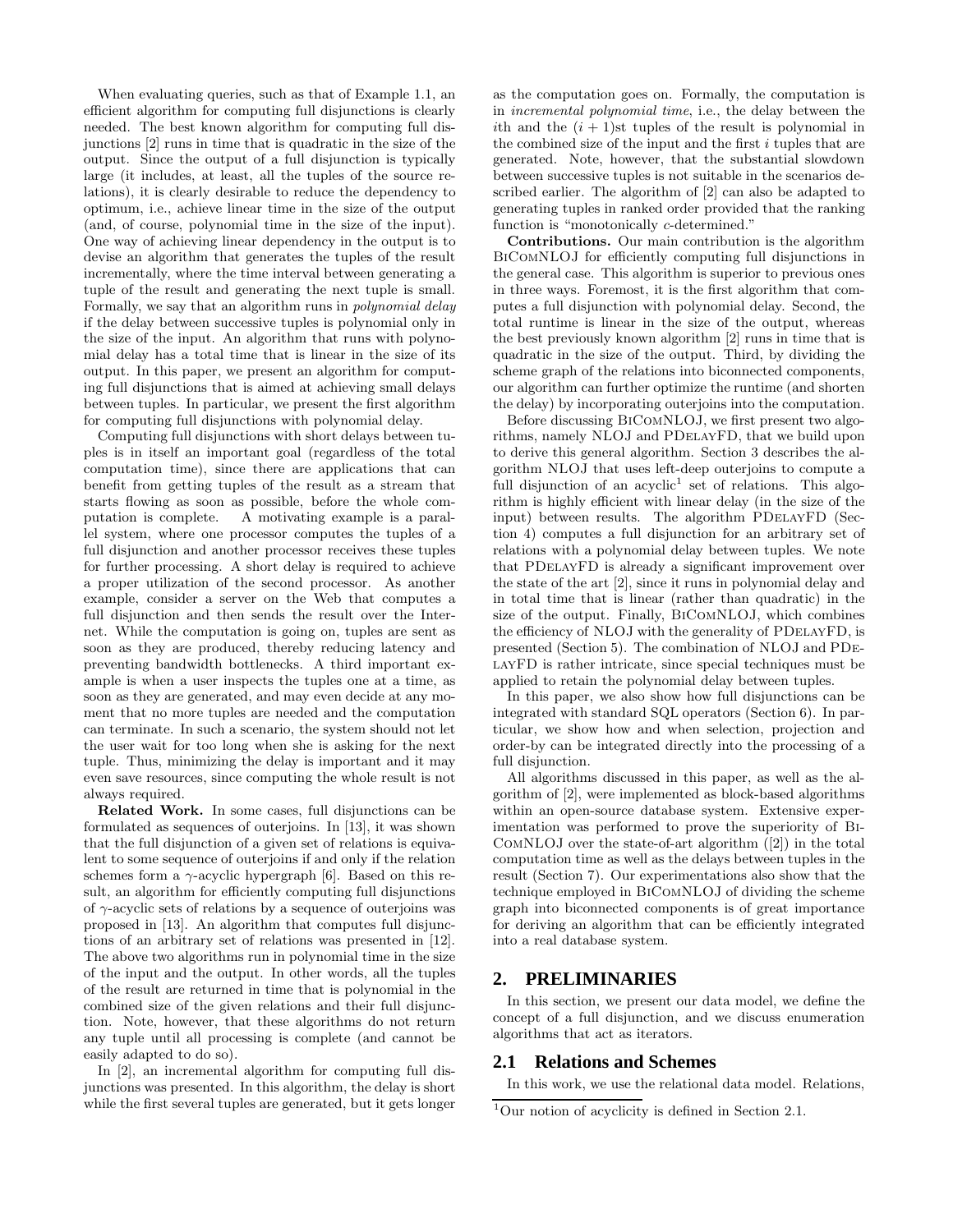

Figure 1: Schemes of relation sets  $\mathcal{R}_1$  and  $\mathcal{R}_{1a}$ 

tuples and schemes are defined in the usual way<sup>2</sup>. Given a tuple t and an attribute A of t, we use  $t[A]$  to denote the value of t for A. We use  $\perp$  to denote the *null* value. Given a relation  $R$ , we use  $\mathsf{sc}(R)$  to denote the *scheme* of  $R$ , i.e., the set comprising all the attributes of  $R$ . Given a tuple  $t_1$  of a relation  $R_1$  and a tuple  $t_2$  of another relation  $R_2$ , we say that  $t_1$  and  $t_2$  are *join consistent* if they *agree* (i.e., are equal and nonnull) on common attributes, that is,  $t_1[A] = t_2[A] \neq \perp$ holds for every attribute A in  $\mathsf{sc}(R_1) \cap \mathsf{sc}(R_2)$ .

We use  $\mathcal R$  (possibly with a subscript) to denote a set of relations. Consider a set  $\mathcal{R} = \{R_1, \ldots, R_n\}$  of relations. The scheme graph of  $\mathcal{R}$ , denoted  $\mathcal{G}_{\text{sc}}(\mathcal{R})$ , is the undirected graph that is defined as follows. The nodes of  $\mathcal{G}_{\text{sc}}(\mathcal{R})$  are the schemes  $\mathsf{sc}(R_1), \ldots, \mathsf{sc}(R_n)$ . There is an edge between two schemes if they share one or more common attributes. More formally,  $\mathcal{G}_{\mathsf{sc}}(\mathcal{R})$  contains an edge between  $\mathsf{sc}(R_i)$  and  $\mathsf{sc}(R_j)$ if  $i \neq j$  and  $\mathsf{sc}(R_i) \cap \mathsf{sc}(R_j) \neq \emptyset$ . We say that R is connected if  $\mathcal{G}_{\text{sc}}(\mathcal{R})$  is connected.  $\mathcal R$  is cyclic if  $\mathcal{G}_{\text{sc}}(\mathcal{R})$  contains a cycle; otherwise, it is acyclic. Note that our notion of acyclicity implies  $\gamma$ -acyclicity, but the two are not equivalent.

Example 2.1. The scheme graphs of two sets of relation  $\mathcal{R}_1 = \{R_1, \ldots, R_{10}\}\$ and  $\mathcal{R}_{1a} = \{R_a, \ldots, R_e\}\$ is depicted in Figure 1. The dotted polygons in Figure 1(b) should be ignored for now—their meaning will be explained later. Note that both  $\mathcal{R}_1$  and  $\mathcal{R}_{1a}$  are connected,  $\mathcal{R}_1$  is cyclic and  $\mathcal{R}_{1a}$  is acyclic.  $\Box$ 

#### **2.2 Full Disjunctions**

Consider a set of relations  $\mathcal{R} = \{R_1, \ldots, R_n\}$ . A tuple set of R is any set of tuples  $T = \{t_1, \ldots, t_m\}$  consisting of at

| В<br>А                                                                                                 | $\,C$              |                                           | А                | B               | D                              |
|--------------------------------------------------------------------------------------------------------|--------------------|-------------------------------------------|------------------|-----------------|--------------------------------|
| 10<br>$\mathbf{1}$<br>$\frac{t_1}{t_2}$<br>$\frac{t_3}{t_3}$<br>$\overline{2}$<br>- 21<br>$\mathbf{1}$ | 1<br>$\frac{2}{3}$ | $\begin{array}{c} u_1 \\ u_2 \end{array}$ | $\frac{1}{2}$    | 10<br>22        | 1<br>$\overline{2}$            |
| (a) $R_{11}$                                                                                           |                    |                                           | (b) $R_{12}$     |                 |                                |
| E<br>А                                                                                                 | F                  |                                           | $\boldsymbol{A}$ | E               | G                              |
| 11<br>$\begin{array}{c} v_1 \\ v_2 \end{array}$<br>$\frac{1}{2}$<br>20                                 | $\frac{1}{2}$      | $\boldsymbol{w}_1$<br>$\overline{w_2}$    | $\frac{1}{2}$    | $\frac{12}{20}$ | $\mathbf{1}$<br>$\overline{2}$ |
| (c) $R_{13}$                                                                                           |                    |                                           | (d)              | $R_{14}$        |                                |

Figure 2: Relations  $R_{11}$ ,  $R_{12}$ ,  $R_{13}$  and  $R_{14}$ 

most one tuple from each relation (hence,  $m \leq n$ ). We say that  $T$  is *connected* if the tuples of  $T$  belong to a connected subset of  $\mathcal{R}$ ; that is, if  $\{R_{i_1}, \ldots, R_{i_m}\}$  is connected, where each  $R_{i_j}$  is the relation that contains  $t_j$ . We say that T is join consistent if every two tuples in  $T$  are join consistent; that is, for every  $1 \leq j < k \leq m$ , the tuples  $t_j$  and  $t_k$  are join consistent. For clarity, we assume that different tuples from the same relation are not join consistent.  $JC(T)$  denotes that T is join consistent and  $JCC(T)$  denotes that T is both join consistent and connected.

DEFINITION 2.2. Let  $\mathcal R$  be a set of relations. MaxJCC( $\mathcal R$ ) is the set of all tuple sets T of R, such that (1)  $JCC(T)$ , and (2)  $T$  is maximal, that is, no tuple set of  $R$  that is both join consistent and connected also properly contains T.

EXAMPLE 2.3. Let  $\mathcal{R} = \{R_{11}, R_{12}, R_{13}, R_{14}\}$ , where  $R_{11}$ ,  $R_{12}$ ,  $R_{13}$  and  $R_{14}$  are the relations of Figure 2. Consider the tuple set  $T = \{t_1, u_1, v_1\}$ . It is easy to see that  $JCC(T)$ holds, since  $(1)$  the scheme graph of  $\{R_{11}, R_{12}, R_{13}\}$  is connected and  $(2)$   $t_1$ ,  $u_1$  and  $v_1$  agree on their common attributes. Furthermore, T is in  $MaxJCC(\mathcal{R})$ , since  $JCC(T')$ does not hold for any tuple set  $T'$  that properly contains T. The reader can easily verify that  $MaxJCC(\mathcal{R})$  comprises the following six tuple sets:  $\{t_1, u_1, v_1\}, \{t_2, v_2, w_2\}, \{t_3, v_1\},\$  $\{u_2, v_2, w_2\}, \{t_1, u_1, w_1\}$  and  $\{t_3, w_1\}.$   $\Box$ 

Consider a join-consistent tuple set  $T$ . Let  $S$  be a scheme that contains all the attributes that appear in the tuples of T and perhaps additional attributes. We use  $embed_S(T)$  to denote the tuple over  $S$  that is obtained by first applying the natural join to the tuples of  $T$  and then adding columns with nulls for the remaining attributes of S. In other words,  $embed_S(T)$  is the tuple t, such that for all attributes A of S, if T contains a tuple t' with the attribute A, then  $t[A] =$  $t'[A]$ ; otherwise,  $t[A] = \perp$ . We use *embed*<sub>S</sub>(*t*) as a shorthand notation for  $embed_S({t})$ .

As an example, let  $T = \{t_1, u_1, v_1\}$  be the tuple set from Example 2.3. Suppose that  $S$  is the set of all attributes appearing in the relations  $R_{11}$ ,  $R_{12}$ ,  $R_{13}$  and  $R_{14}$  of Figure 2, i.e.,  $S = \{A, B, C, D, E, F, G\}$ . Then, embed<sub>S</sub>(T) is the tuple  $t = (A:1, B:10, C:1, D:1, E:11, F:1, G: \bot)$ . Note that  $t[G] = \perp$ , since G does not appear in  $R_{11}$ ,  $R_{12}$  or  $R_{13}$ .

Given a set of relations  $\mathcal{R}$ , the full disjunction of  $\mathcal{R}$  is obtained by first applying the natural join to the tuples of each  $T \in \text{MaxJCC}(\mathcal{R})$  and then taking the outer union. Following is a formal definition.

DEFINITION 2.4 (FULL DISJUNCTION). Let  $\mathcal R$  be a set

<sup>&</sup>lt;sup>2</sup>The algorithms in this paper assume that relations are sets of tuples, but they can be easily adapted to the case where relations are multisets of tuples.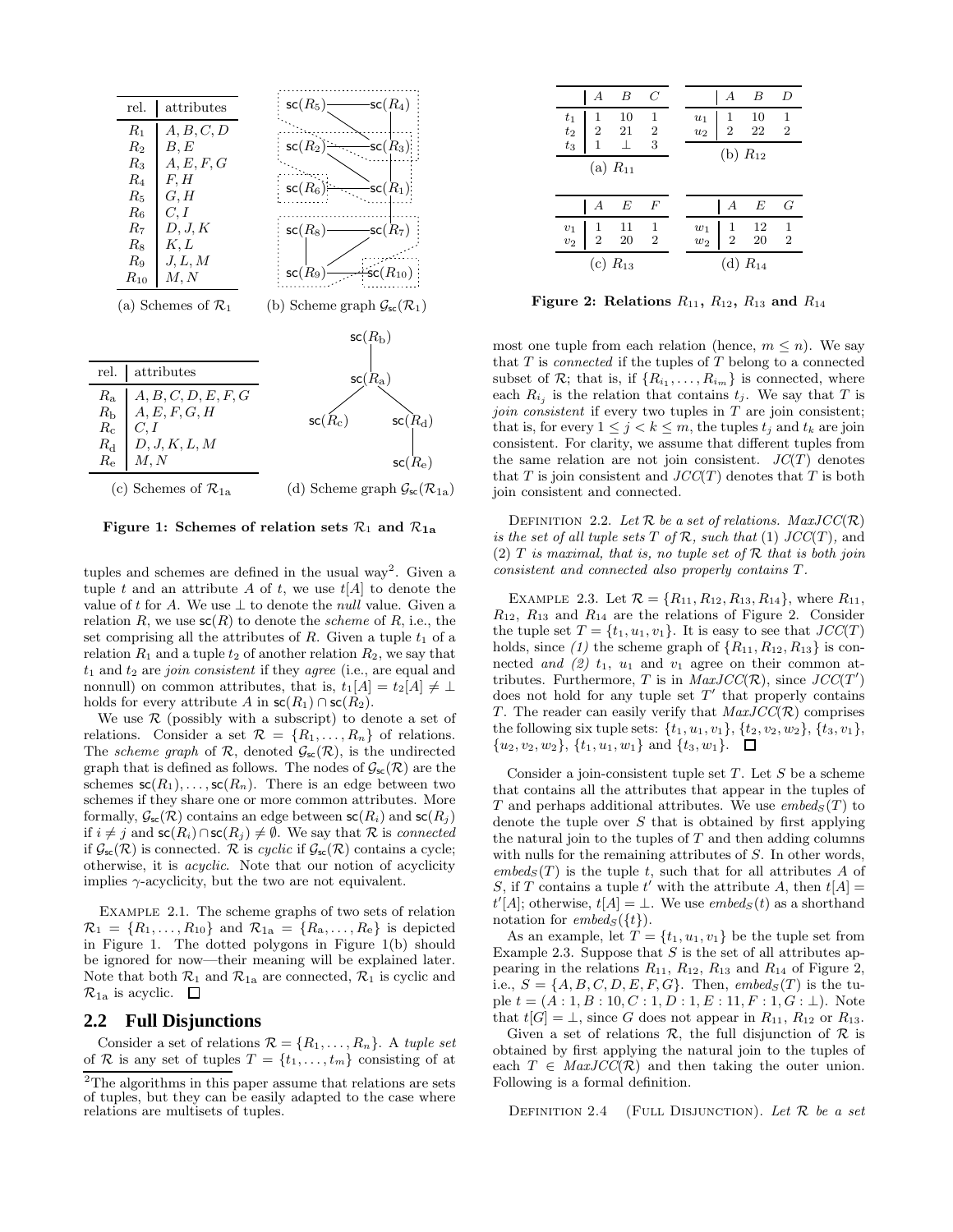|         | $A$ $B$ $C$ $D$ $E$ $F$ $G$                                                                                                                                                                                                                            |         |                  |  |
|---------|--------------------------------------------------------------------------------------------------------------------------------------------------------------------------------------------------------------------------------------------------------|---------|------------------|--|
|         | $\begin{array}{c cccccc} s_1 & 1 & 10 & 1 & 1 & 11 & 1 & \perp \\ s_2 & 2 & 21 & 2 & \perp & 20 & 2 & 2 \\ s_3 & 1 & \perp & 3 & \perp & 11 & 1 & \perp \\ s_4 & 2 & 22 & \perp & 2 & 20 & 2 & 2 \\ s_5 & 1 & 10 & 1 & 1 & 12 & \perp & 1 \end{array}$ |         |                  |  |
|         |                                                                                                                                                                                                                                                        |         |                  |  |
|         |                                                                                                                                                                                                                                                        |         |                  |  |
|         |                                                                                                                                                                                                                                                        |         |                  |  |
| $s_5$   |                                                                                                                                                                                                                                                        |         |                  |  |
| $s_{6}$ | $1 \perp \overline{3}$                                                                                                                                                                                                                                 | $\perp$ | 12 <sup>12</sup> |  |

**Figure 3:**  $FD({R_{11}, R_{12}, R_{13}, R_{14}})$ 

of relations and S be the union of the schemes of the relations in  $\mathcal R$ . The full disjunction of  $\mathcal R$ , denoted  $FD(\mathcal R)$ , is the relation  $\{embed_S(T) | T \in MaxJCC(\mathcal{R})\}.$ 

As an example, consider again the relations  $R_{11}$ ,  $R_{12}$ ,  $R_{13}$ and  $R_{14}$ , presented in Figure 2. The full disjunction of these relations consists of 6 tuples and is shown in Figure 3. Tuple  $s_1$ , for instance, is the tuple  $embeds({t_1, u_1, v_1})$ , where  $S =$  ${A, B, C, D, E, F, G}.$ 

Our definition of full disjunctions differs from that of [13] in that we allow the source relations to contain null values. When source relations do not have null values, the two definitions are equivalent.

#### **2.3 Enumeration Algorithms**

In this paper, we develop enumeration algorithms for computing full disjunctions. An enumeration algorithm E is an algorithm that acts as an iterator [10] but is written as an ordinary algorithm, i.e., next() and hasNext() functions are not defined explicitly (in Section 2.4 we explain how iterators are used in enumeration algorithms). An enumeration algorithm generates, for a given input  $x$ , a sequence  $e_1, \ldots, e_m$  of results. Each element  $e_i$  is produced by the operation **output** (·). We say that  $E(x)$  enumerates the set S if, in the execution of  $E(x)$ , every element of S is produced exactly once. Next, we discuss measures of efficiency for enumeration algorithms.

Polynomial time complexity is not a suitable yardstick of efficiency when analyzing an enumeration algorithm. This is because the size of the output could be much larger (e.g., exponentially larger) than the size of the input. In [11], several definitions of efficiency for enumeration algorithms are discussed. The weakest definition is polynomial total time, where the running time is polynomial in the combined size of the input and the output. Two stronger definitions consider the time that is needed for generating the ith element, after the first i−1 elements have already been created. Incremental polynomial time means that the ith element is generated in time that is polynomial in the combined size of the input and the first  $i - 1$  elements. The strongest definition is polynomial delay, where the ith element is generated in time that is polynomial only in the input. It is easy to see that every algorithm that enumerates with polynomial delay also runs in total time that is linear in the size of the output. For instance, if the delay is  $\mathcal{O}(d)$ , where d is polynomial in the size of the input, and there are  $m$  elements in the result, then the runtime will be  $\mathcal{O}(m \cdot d)$ .

Note that, in general, SQL queries cannot be evaluated in polynomial total time, i.e., the evaluation may take exponential time if the size of the query is not fixed. For example, the join of a set of relations cannot be evaluated in polynomial total time, since it is NP-complete just to determine whether the result of the join is nonempty [1]. It was shown that full disjunctions can be computed in polynomial total time [12] and even in incremental polynomial time [2].

#### **2.4 Iterators**

We use iterators in our enumeration algorithms. An iterator is a programming construct that makes it possible to iterate over the results of an enumeration algorithm, and even pause the computation while retaining the internal state.

Iterators are needed in order to realize polynomial delay when enumeration algorithms use each other. If an enumeration algorithm  $\hat{E}$  calls another enumeration algorithm  $E$ and then waits until  $E$  generates all of its output, the delay could be exponential. Instead,  $E$  should halt after generating and returning the first result to  $\hat{E}$ . Later,  $E$  should resume its operation, in order to generate the next result when  $\hat{E}$  is ready to get it. Formally, an *iterator* is an object that operates on top of a specific execution of an enumeration algorithm. The iterator outputs each result of the underlying algorithm only upon an explicit next request.

Consider an enumeration algorithm  $E$  and an input  $x$ . An iterator I over  $E(x)$  is constructed by the operation

$$
I \leftarrow \textbf{new Iterator}(E, x).
$$

Suppose that  $E(x)$  enumerates  $\{e_1, \ldots, e_m\}$ . When executing  $I.next()$  for the first time, the execution of  $E(x)$  starts and continues until the first result  $e_1$  is generated. Specifically, the command **output**  $(Y)$  in the execution of  $E(x)$  returns both the value of Y and the control of the execution to the procedure that called  $I.next()$ . Note that the value of Y is returned to the user (i.e., printed) only when **output**  $(Y)$ is executed by the outermost procedure. When  $I.next()$  is executed again, the execution of  $E(x)$  is resumed until  $e_2$ is generated and so on. Hence, the elements  $e_1, \ldots, e_m$  are enumerated by repeatedly executing  $m$  times the command *I.next().* The cost of executing these m calls to  $I.next()$  is the total cost of executing  $E(x)$ .

The operation  $I.\textbf{hasNext}()$  returns true if there are more elements to be generated; otherwise, it returns false. Note that I can implement **hasNext**() by actually continuing the execution of  $E(x)$  to check if another result is generated. In our algorithms, however, hasNext() can be implemented by a simple inspection of the data structures.

#### **3. ACYCLIC SETS OF RELATIONS**

Full disjunctions are an associative generalization of binary outerjoins to any number of relations. Left-deep sequences of outerjoins (or just left-deep outerjoins for short) are also a generalization of outerjoins to any number of relations, but they are not associative. Nevertheless, we will show that in common cases, namely, when the given set of relations is acyclic, full disjunctions can be formulated as left-deep outerjoins. For these cases, a polynomial-delay algorithm is presented in this section. This algorithm forms the basis of our algorithm for the general case (presented in Section 5). We note in passing that [13] showed how to compute full disjunctions for a special case using outerjoins. However, their algorithm did not run with polynomial delay. See Section 1 for details.

We use  $R_1 \rhd R_2$  to denote the outerjoin of  $R_1$  and  $R_2$ . When  $R_1$  and  $R_2$  are connected, the outerjoin and the full disjunction of the two relations are the same. If, however,  $R_1$  and  $R_2$  do not share any attribute and both are nonempty, then the outerjoin is the Cartesian product whereas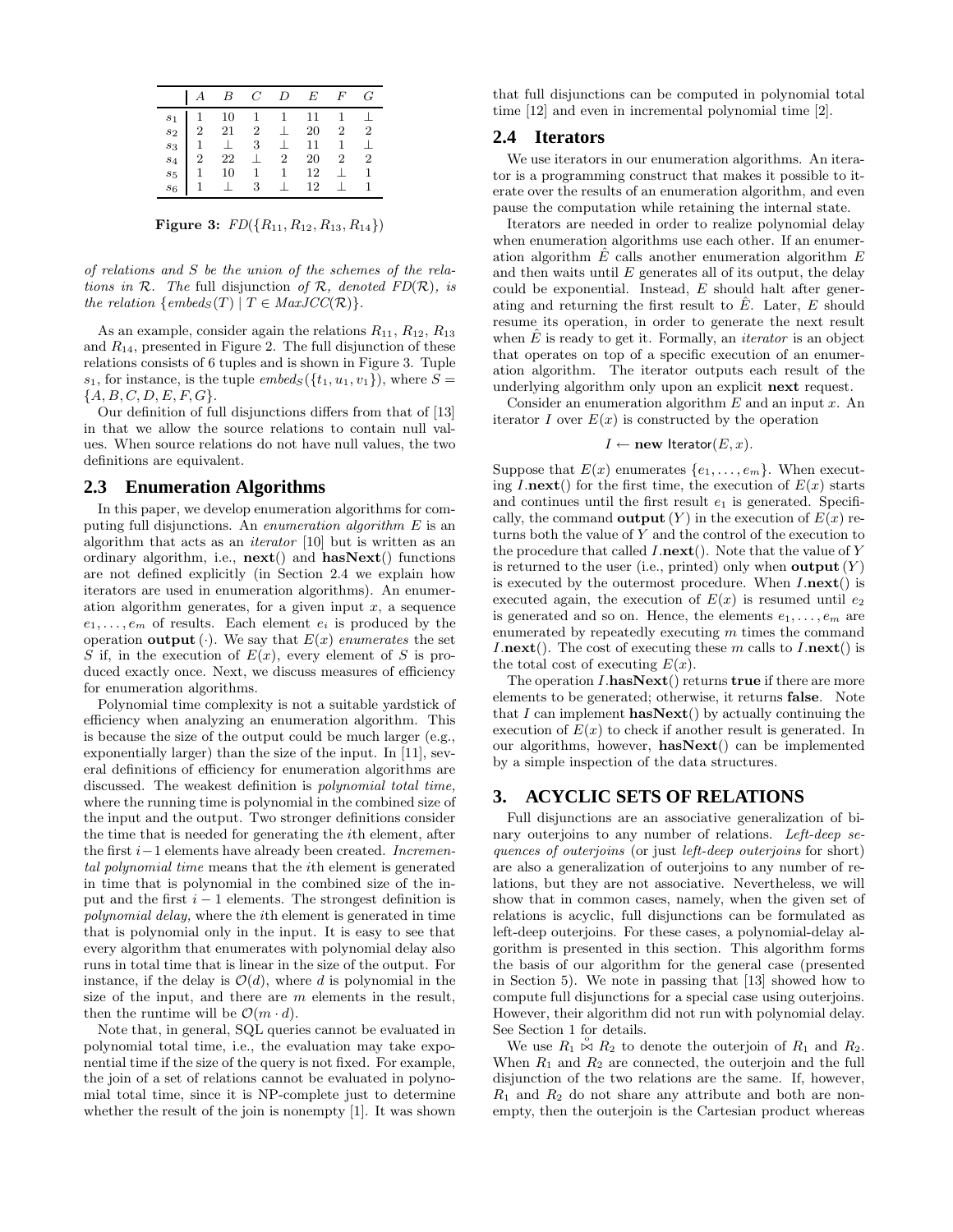| $NLOJ((R_1,\ldots,R_n))$                                        |  |  |
|-----------------------------------------------------------------|--|--|
| 1: if $n=1$ then                                                |  |  |
| output all tuples of $R_n$<br>2:                                |  |  |
| $3:$ else                                                       |  |  |
| $S := \mathsf{sc}(R_1) \cup \cdots \cup \mathsf{sc}(R_n)$<br>4: |  |  |
| 5: $I := new$ Iterator(NLOJ, $(R_1, \ldots, R_{n-1})$ )         |  |  |
| 6:<br>while $I$ has $Next()$ do                                 |  |  |
| $\tilde{t} := I \cdot \textbf{next}()$<br>7:                    |  |  |
| for all tuples $t \in R_n$ , s.t. $JC(\{t, \hat{t}\})$ do<br>8: |  |  |
| mark t<br>9:                                                    |  |  |
| output $(embed_S({t, \hat{t}}))$<br>10:                         |  |  |
| if $\exists t \in R_n$ , s.t. $JC(\{t, \hat{t}\})$ then<br>11:  |  |  |
| <b>output</b> $(embeds(\hat{t}))$<br>12:                        |  |  |
| for all unmarked tuples $t \in R_n$ do<br>13:                   |  |  |
| <b>output</b> $(embed_S(t))$<br>14:                             |  |  |

Figure 4: Computing  $\overset{\circ}{\bowtie} (R_1, \ldots, R_n)$ 

the full disjunction is the outerunion of the two relations. We use  $\overset{\circ}{\bowtie} (R_1, \ldots, R_n)$  to denote the left-deep outerjoin of  $R_1, \ldots, R_n$ . Formally,  $\stackrel{\circ}{\bowtie} (R_1, R_2) \stackrel{\text{def}}{=} (R_1 \stackrel{\circ}{\bowtie} R_2)$ , and for  $n > 2$ , recursively,

 $\mathbb{S}(R_1, R_2, R_3, \ldots, R_n) \stackrel{\text{def}}{=} \mathbb{S}(R_1 \stackrel{\circ}{\bowtie} R_2, R_3, \ldots, R_n).$ 

For example,

 $\overset{\circ}{\bowtie} (R_1, R_2, R_3, R_4) \stackrel{\text{def}}{=} ((R_1 \overset{\circ}{\bowtie} R_2) \overset{\circ}{\bowtie} R_3) \overset{\circ}{\bowtie} R_4.$ 

Consider a connected set of relations  $\mathcal{R} = \{R_1, \ldots, R_n\}.$ A connected-prefix ordering of R is an ordering  $R_1, \ldots, R_n$ of the relations of R, such that  $\{R_1, \ldots, R_i\}$  is connected for all  $1 \leq i \leq n$ . Note that every connected set of relations has a connected-prefix ordering. Moreover, this ordering can easily be created (e.g., by a DFS traversal of the scheme graph). As an example, one connected-prefix ordering of the relation set  $\mathcal{R}_{1a}$  of Figure 1(d) is  $R_c$ ,  $R_a$ ,  $R_b$ ,  $R_d$ ,  $R_e$ .

Proposition 3.1 shows that when the scheme graph is a tree, a connected-prefix ordering yields a left-deep outerjoin that is equivalent to the full disjunction. This can be proven using the results of [13].

PROPOSITION 3.1. Let  $R$  be a connected and acyclic set of relations. If  $R_1, \ldots, R_n$  is a connected-prefix ordering of  $\mathcal{R},$  then  $FD(\mathcal{R}) = \mathcal{A}(R_1, \ldots, R_n).$ 

We now describe the algorithm NLOJ (Nested-Loop OuterJoin) for computing left-deep outerjoins with polynomial delay. This algorithm is shown in Figure 4. The input to the algorithm NLOJ consists of a tuple  $(R_1, \ldots, R_n)$  of relations, where the order of the relations is a connected-prefix ordering. The output is the relation  $\overset{\circ}{\bowtie} (R_1, \ldots, R_n)$ . Essentially, this algorithm is similar to the nested-loop join, but it also generates tuples that cannot be joined. In order to simplify the presentation, NLOJ is presented as a recursive algorithm. In our implementation of NLOJ (and of all the other algorithms considered in this paper), we used a nonrecursive version, to improve the efficiency.

When the input consists of only one relation (i.e.,  $n = 1$ ), all the tuples of that relation are enumerated (Line 2). When  $n > 1$ , all the tuples of  $\overset{\circ}{\bowtie} (R_1, \ldots, R_{n-1})$  are recursively enumerated (Lines  $5-14$ ) by the recursive iterator I constructed

| PDELAYFD(R)                                       |
|---------------------------------------------------|
| 1: let R be an arbitrary relation in $\mathcal R$ |
| 2: $Q_{\neg R} \leftarrow$ an empty queue         |
| 3: for all $t \in R$ do                           |
| 4: TUPEXTFD $(R, R, t, Q_{\neg R})$               |
| 5: RELEXCFD $(\mathcal{R}, R, Q_{\neg R})$        |



in Line 5. For each enumerated tuple  $\hat{t}$ , the algorithm iterates, in Line 8, over all the tuples  $t \in R_n$  that can be joined with  $\hat{t}$ . In Lines 9–10, each such tuple t is marked and its natural join with  $\hat{t}$  is sent to the output. If no such tuple t exists, then in Line 12 the algorithm outputs  $\hat{t}$  after padding it with nulls for the attributes of  $\mathsf{sc}(R_n)$  that are missing from  $\hat{t}$ . Finally, in Lines 13–14, the algorithm outputs all the tuples of  $R_n$  that are not marked (i.e., those tuples that are never chosen in Line 8). Each such tuple  $t$ is padded with nulls for the attributes of  $R_1, \ldots, R_n$  that it does not include.

Note that NLOJ can be viewed as a pipelined computation of binary outerjoins. The iterator I produces the results of the previous stage in the pipeline. It is easy to show that this algorithm has an  $\mathcal{O}(N)$  delay, where N is the total number of tuples in the relations. Furthermore, Line 8 forms the bottleneck of the computation. Thus, by using standard join techniques (e.g., ones that are based on indices), the delay can be substantially reduced. Such techniques are beyond the scope of this paper.

From Proposition 3.1, we conclude that NLOJ can be used for computing full disjunctions of acyclic and connected sets of relations. If the given set of relations is not connected, then we can separately compute the full disjunction of each connected component and pad each generated tuple with nulls for all the attributes of the other connected components. In other words, we compute the full disjunctions of the different components and then compute the outerunion of these full disjunctions. Given that  $N$  is the total number of tuples in the relations of R, the delay of NLOJ is  $\mathcal{O}(N)$ as formally stated in the following theorem.

THEOREM 3.2. Given an acyclic set of relations  $\mathcal R$  containing N tuples altogether, the algorithm NLOJ computes  $FD(R)$  with  $\mathcal{O}(N)$  delay.

For some cyclic sets of relations, the full disjunction is still equivalent to a left-deep sequence of outerjoins; however, characterizing these cases is beyond the scope of this paper. In such cases, the full disjunction can be computed by NLOJ. In Section 5, we use NLOJ as part of an algorithm for computing full disjunctions in the general case.

### **4. GENERAL SETS OF RELATIONS**

In this section, we present PDelayFD which is the first algorithm that computes full disjunctions of general sets of relations with polynomial delay. By definition, having polynomial delay guarantees that the total time of this algorithm is linear in the size of the output. This improves the best known upper bound [2] for computing full disjunctions which is quadratic in the size of the output.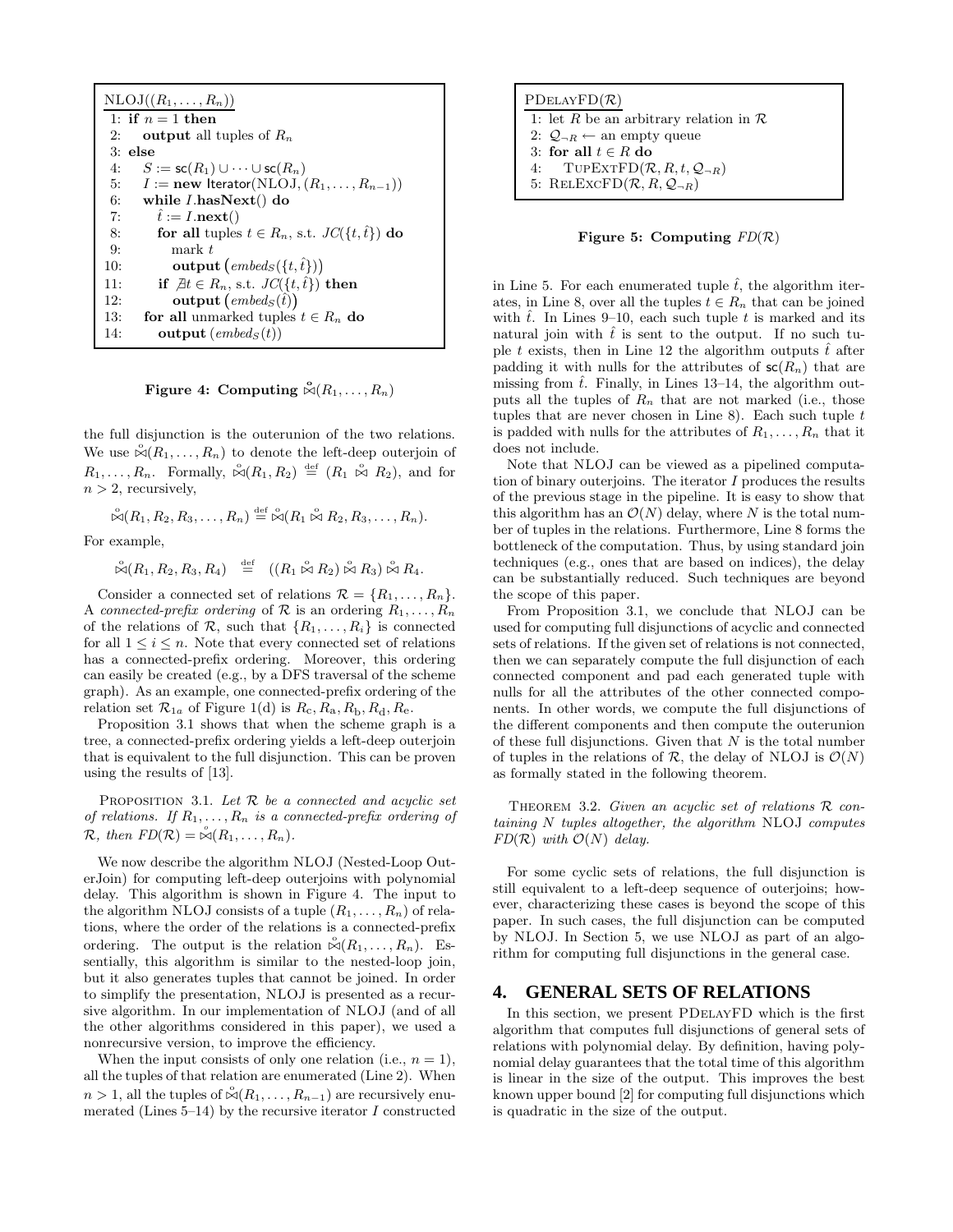| $T$ UPEXTFD $(R, R, t, Q_{\neg R})$                                                   |
|---------------------------------------------------------------------------------------|
| 1: $C_t := \emptyset$                                                                 |
| 2: $\mathcal{Q}_t := \{ \text{EXTENDToMax}(\mathcal{R}, \{t\}) \}$                    |
| 3: $S := \bigcup_{R' \in \mathcal{R}} \mathsf{sc}(R')$                                |
| 4: while $\mathcal{Q}_t$ is not empty do                                              |
| remove the top element T from $\mathcal{Q}_t$<br>5:                                   |
| 6:<br><b>output</b> ( <i>embed<sub>S</sub></i> $(T)$ )                                |
| 7:<br>$\mathcal{C}_t$ .insert $(T)$                                                   |
| for all $s \in \mathcal{R} \setminus \{R\}$ do<br>8:                                  |
| 9:<br>let $T_s$ be the maximal tuple set, s.t. $s \in T_s$ ,                          |
| $T_s \subset T \cup \{s\}$ and $JCC(T_s)$                                             |
| $T := \text{EXTENDToMAX}(\mathcal{R}, T_s)$<br>10:                                    |
| if $t \in \hat{T}$ and $\hat{T} \notin \mathcal{C}_t \cup \mathcal{Q}_t$ then<br>11:  |
| $Q_t$ .insert $(T)$<br>12:                                                            |
| if $\hat{T} \cap R = \emptyset$ and $\hat{T} \notin \mathcal{Q}_{\neg R}$ then<br>13: |
| $\mathcal{Q}_{\neg R}$ .insert $(T)$<br>14:                                           |

Figure 6: Computing  $FD_{|t}(\mathcal{R})$ 

Consider a relation  $R \in \mathcal{R}$ . The set comprising all tuple sets in  $MaxJCC(\mathcal{R})$  that contain a given tuple  $t \in \mathcal{R}$  is denoted by  $MaxJCC_{1t}(\mathcal{R})$ . The subset of  $FD(\mathcal{R})$  that corresponds to  $MaxJCC_{1t}(\mathcal{R})$  is denoted by  $FD_{1t}(\mathcal{R})$ ; that is,  $FD_{t}(\mathcal{R})$  is the relation  $\{embed_S(T) | T \in MaxJCC_{t}(\mathcal{R})\},\$ where S is the union of all the schemes of the relations of  $\mathcal{R}$ . The set consisting of all tuple sets in  $MaxJCC(\mathcal{R})$  that contain no tuple from R is denoted by  $MaxJCC_{|-R}(\mathcal{R})$ . The corresponding subset of  $FD(\mathcal{R})$  is denoted by  $FD_{\Box R}(\mathcal{R})$ . Clearly,  $FD(\mathcal{R}) = FD_{|\neg R}(\mathcal{R}) \cup \bigcup_{t \in R} FD_{|t}(\mathcal{R}).$ 

We compute  $FD(R)$  in the following manner. We first choose a relation  $R \in \mathcal{R}$ . We then enumerate  $FD_{|t}(\mathcal{R})$  for all tuples  $t \in R$ . Finally, we enumerate  $FD_{\vert \neg R}(\mathcal{R})$ . This is basically the algorithm PDelayFD of Figure 5. To explain this algorithm, we examine the algorithms that it calls.

We first describe the algorithm TUPEXTFD of Figure 6. The input of this algorithm consists of a set  $\mathcal R$  of relations, a relation  $R \in \mathcal{R}$ , a tuple  $t \in R$  and a queue  $\mathcal{Q}_{\neg R}$ . This algorithm computes  $FD_{t}(\mathcal{R})$  with polynomial delay. It uses (in Lines 2 and 10) the algorithm EXTENDTOMAX of Figure 7 that, given a set  $R$  of relations and a join consistent and connected set  $T$  of tuples in  $R$ , returns an arbitrary maximal set  $\hat{T}$  of tuples in  $\mathcal R$  that satisfy  $JCC(\hat{T})$  and  $T \subseteq \hat{T}$ . In particular, if T is a singleton  $\{t\}$ , then EXTENDTOMAX( $\mathcal{R}, T$ ) returns an arbitrary tuple set of  $MaxJCC_{1t}(\mathcal{R})$ .

The algorithm EXTENDTOMAX works as follows. It starts with T as the arbitrary set  $\hat{T}$ . It marks as visited all the relations of  $R$  that contain a tuple of  $T$  (Lines 2–4). Then, it iteratively extends  $\hat{T}$  while keeping  $\hat{T}$  connected and join consistent (Lines 5–10). In each iteration, a tuple is taken from a relation that has not yet been visited (hence,  $\hat{T}$  never includes two tuples from the same relation). The tuple is chosen arbitrarily from a relation that has a shared attribute with  $\ddot{T}$ , since tuples of other relations are not connected to  $\hat{T}$ . Only tuples that are connected and join consistent with  $\hat{T}$  are added to  $\hat{T}$  (Lines 8–9). The iterations continue until  $T$  cannot be extended anymore.

We continue now with the description of TUPEXTFD. The algorithm TUPEXTFD uses a repository  $C_t$  for storing tuple sets that have been printed and a queue  $\mathcal{Q}_t$  for storing tu-

| EXTENDTOMAX $(\mathcal{R}, T)$                                                |
|-------------------------------------------------------------------------------|
| 1: $\hat{T} := T$                                                             |
| 2: for all $R \in \mathcal{R}$ do                                             |
| 3: if $R \cap \hat{T} = \emptyset$ then <i>visited</i> [ <i>R</i> ]:=false    |
| 4: else <i>visited</i> [ $R$ ]:=true                                          |
| 5: while there is $R \in \mathcal{R}$ , s.t. <i>visited</i> $ R $ = false and |
| R and $\hat{T}$ share a common attribute <b>do</b>                            |
| 6: $visited[R] := true$                                                       |
| 7: for all $t \in R$ do                                                       |
| if $JCC(\hat{T} \cup \{t\})$ then<br>8:                                       |
| $\hat{T} := \hat{T} \cup \{t\}$<br>9:                                         |
| 10:<br><b>break</b>                                                           |
| 11: return $T$                                                                |

Figure 7: Extending a tuple set

ple sets awaiting to be printed. Initially,  $\mathcal{C}_t$  is empty and  $\mathcal{Q}_t$  is a singleton containing one tuple set of  $MaxJCC_{1t}(\mathcal{R})$ . Lines 5–14 are then executed repeatedly, until  $\mathcal{Q}_t$  is empty. In Lines 5–7, a tuple set  $T \in \mathcal{Q}_t$  is moved from  $\mathcal{Q}_t$  to  $\mathcal{C}_t$ , transformed into the corresponding tuple of  $FD(R)$  (by joining and adding nulls) and printed. Then, Lines 9–14 are repeatedly executed for each tuple s of some relation in  $\mathcal{R}\backslash\{R\}$ (by a slight abuse of notation, we write  $s \in \mathcal{R} \setminus \{R\}$ ). In these lines, the algorithm tries to add the tuple  $s$  to the set T. Since  $JCC(T \cup \{s\})$  does not necessarily hold, the maximal among all subsets of  $T' \subseteq T \cup \{s\}$  satisfying  $s \in T'$ and  $JCC(T')$  is produced. Let  $T_s$  denote this set. It is easy to show that  $T_s$  is unique.<sup>3</sup> In Line 10,  $T_s$  is extended to a maximal tuple set  $\hat{T} \in \text{MaxJCC}(\mathcal{R})$  by executing EXTEND-TOMAX $(\mathcal{R}, T_s)$ . In Lines 11–12, the algorithm tests whether t is contained in  $\hat{T}$ . If so, then  $\hat{T}$  is added to  $\mathcal{Q}_t$ , provided that  $\hat{T}$  is in neither  $\mathcal{C}_t$  nor  $\mathcal{Q}_t$ . Lines 13–14 are used for enumerating  $FD_{\vert \neg R}(R)$  and are discussed in detail later.

By now, we have described how to enumerate  $FD_{|t}(\mathcal{R})$ with polynomial delay. Thus,  $FD(R)$  can be enumerated with polynomial delay if  $FD_{\vert \neg R}(R)$  can be likewise enumerated. However, the following proposition indicates that this is not likely to be true (and one has to expect an exponential first delay when computing  $FD_{\vert \neg R}(\mathcal{R})$ .

PROPOSITION 4.1. Testing whether  $FD_{\vert \neg R}(\mathcal{R}) \neq \emptyset$  is NPcomplete.

To overcome this problem, we use the fact that the relation  $FD_{\square R}(\mathcal{R})$  is computed only after generating the relations  $FD_{t}(\mathcal{R})$  for all  $t \in \mathbb{R}$ . It turns out that we can collect enough information, during the enumeration of all the  $FD_{t}(\mathcal{R})$ , in order to enumerate  $FD_{\vert R}(\mathcal{R})$  with polynomial delay. In particular, in Lines 13–14 of TupExtFD, we test whether the maximal tuple set  $\hat{T}$  is in  $MaxJCC_{[-R]}(\mathcal{R})$ . If so, then we store  $\hat{T}$  in a queue  $\mathcal{Q}_{\neg R}$ . Note that in the algorithm PDelayFD, all executions of TupExtFD use the same  $\mathcal{Q}_{\neg R}$  and, furthermore,  $\mathcal{Q}_{\neg R}$  is given by reference. Finally,  $\mathcal{Q}_{\neg R}$  (that contains all the collected tuple sets) is used

<sup>3</sup>The tuple set  $T_s$  can be obtained from  $T \cup \{s\}$  as follows. First, remove all the tuples  $t'$  such that  $\{s, t'\}$  is not join consistent (i.e., for some attribute A, either  $s[A] \neq t'[A]$  or  $s[A] = t'[\overline{A}] = \bot$ ). In particular, t' is removed if it is from the same relation as s. Then, remove tuples that are no longer in the same connected component as s.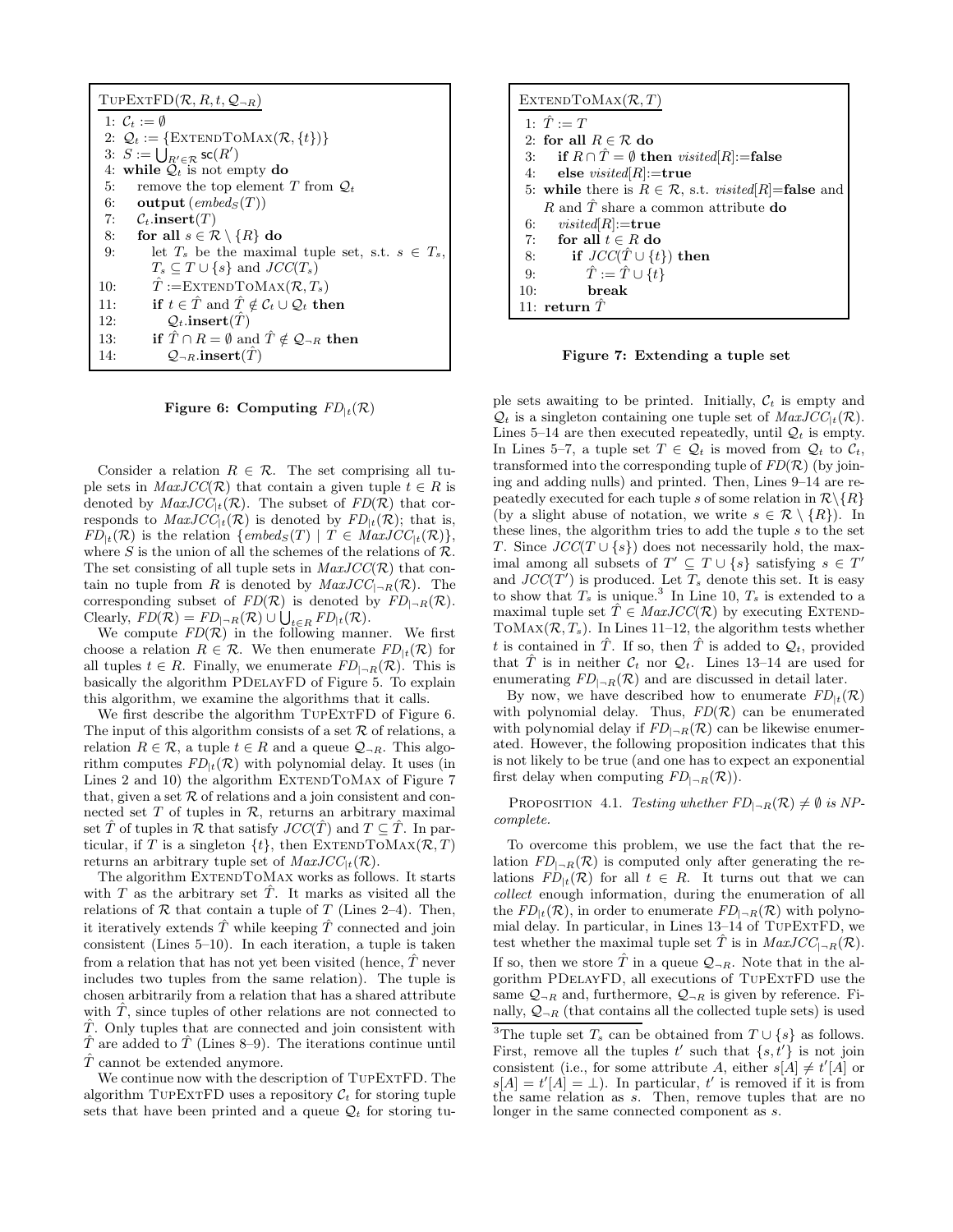| $RELEXCFD(R, R, Q_{\neg R})$                                                                                    |  |  |
|-----------------------------------------------------------------------------------------------------------------|--|--|
| 1: $\mathcal{C}_{\neg B} := \emptyset$                                                                          |  |  |
| 2: $S := \bigcup_{R' \in \mathcal{R}} \mathsf{sc}(R')$                                                          |  |  |
| 3: while $Q_{\neg R}$ is not empty do                                                                           |  |  |
| remove the top element T from $\mathcal{Q}_{\neg R}$<br>4:                                                      |  |  |
| output $(embed_S(T))$<br>5:                                                                                     |  |  |
| 6: $C_{\neg R}$ .insert $(T)$                                                                                   |  |  |
| for all $s \in \mathcal{R} \setminus \{R\}$ do<br>7:                                                            |  |  |
| let $T_s$ be the maximal tuple set, s.t. $s \in T_s$ ,<br>8:                                                    |  |  |
| $T_s \subset T \cup \{s\}$ and $JCC(T_s)$                                                                       |  |  |
| $T := \text{EXTENDToMAX}(\mathcal{R}, T_s)$<br>9:                                                               |  |  |
| if $\hat{T} \cap R = \emptyset$ and $\hat{T} \notin \mathcal{Q}_{\neg R} \cup \mathcal{C}_{\neg R}$ then<br>10: |  |  |
| $Q_{\neg R}$ .insert $(T)$<br>11:                                                                               |  |  |

Figure 8: Computing  $FD_{\vert -R}(\mathcal{R})$ 

for enumerating  $FD_{\vert \neg R}(R)$  with polynomial delay by applying the algorithm RelExcFD (shown in Figure 8).

The algorithm RELEXCFD is very similar to TUPEXTFD, except for the following small differences. RELEXCFD extends tuples of  $\mathcal{Q}_{\neg R}$  (instead of tuples of  $\mathcal{Q}_t$ ). Note that RELEXCFD does not use  $\mathcal{Q}_t$  at all, since the tuples of all the  $FD_{t}(\mathcal{R})$  have already been printed. RELEXCFD uses  $C_{\neg R}$  to store tuple sets that have already been removed from  $Q_{\neg R}$  and printed. In comparison, TUPEXTFD does not remove any element from  $Q_{\neg R}$  and, so, it does not need  $C_{\neg R}$ . Tuple sets T, which are created by extending  $T_s$  in Line 9, are inserted into  $\mathcal{Q}_{\neg R}$  only if they do not contain any tuple of R and are in neither  $Q_{\neg R}$  nor  $C_{\neg R}$ .

Next, we prove the correctness of the algorithm PDe-LAYFD. For that, we use the following lemma.

LEMMA 4.2. Consider a set of relations  $R$  and a relation  $R \in \mathcal{R}$ .

- 1. For a tuple  $t \in R$  and a queue  $\mathcal{Q}_{\neg R} \subseteq \text{MaxJCC}_{\neg R}(\mathcal{R}),$ TUPEXTFD $(\mathcal{R}, R, t, \mathcal{Q}_{\neg R})$  enumerates  $FD_{\vert t}(\mathcal{R})$ .
- 2. Suppose that  $Q_{\neg R}$  is initially an empty queue. After executing TUPEXTFD( $\mathcal{R}, R, t, \mathcal{Q}_{\neg R}$ ) for all tuples  $t \in$ R, RELEXCFD $(\mathcal{R}, R, \mathcal{Q}_{\neg R})$  enumerates  $FD_{|\neg R}(\mathcal{R})$ .

PROOF. We will first prove Claim 1. Consider an execution of the algorithm TUPEXTFD $(R, R, t, Q_{\neg R})$ . Lines 10– 12 of the algorithm guarantee that only tuples of  $FD_{tt}(\mathcal{R})$ are enumerated and that each tuple is printed at most once. It remains to prove that every tuple of  $FD_{|t}(\mathcal{R})$  is printed.

Suppose, by way of contradiction, that there is some  $T' \in$  $MaxJCC_{|t}(\mathcal{R})$ , such that  $embed_S(T')$  is not printed by the algorithm. Clearly, the algorithm prints at least one tuple set of  $MaxJCC_{|t}(\mathcal{R})$ . Let  $T \in MaxJCC_{|t}(\mathcal{R})$  be a tuple set, among all the printed ones, that yields a maximal  $T_m$ , such that  $(1)$   $t \in T_m$   $(2)$   $T_m \subseteq T' \cap T$ , and  $(3)$   $JCC(T_m)$ . Note that  $T_{\text{m}}$  could be the set  $\{t\}$ . Since  $T'$  is connected, there exists a tuple  $s \in T' \setminus T_m$ , such that  $T_m \cup \{s\}$  is connected. Consider the iteration of Lines 5–14 in which  $T$  is printed. Let  $T_s$  be the tuple set that is generated in Line  $9$  when the tuple  $s$  is chosen in Line 8. Since  $T_s$  is maximal and  $JCC(T_m \cup \{s\}),$ it follows that  $T_m \cup \{s\} \subseteq T_s$ . Thus,  $T_m \cup \{s\}$  is contained in the tuple set  $\hat{T} \in \text{MaxJCC}(\mathcal{R})$  that is generated in Line 10. Since  $t \in \hat{T}$ , one of the following three options must hold:

(1)  $\hat{T}$  is inserted into  $\mathcal{Q}_t$ , (2)  $\hat{T}$  is in  $\mathcal{Q}_t$ , or (3)  $\hat{T}$  was in  $\mathcal{Q}_t$ in the past (and is now in  $C_t$ ). Since the algorithm prints every tuple set that is inserted into  $\mathcal{Q}_t$ , the existence of  $\hat{T}$ contradicts the choice of  $T$  and, hence, the existence of  $T'$ .

The proof of Claim 2 is similar, except for the following differences. First, we assume that  $T' \in FD_{\neg R}(\mathcal{R})$ . Second, among all the tuple sets of  $MaxJCC(\mathcal{R})$  that are printed either in one of the executions of TupExtFD or in the execution of RELEXCFD, we choose a tuple set  $T$  that yields a maximal  $T_m$ , such that (1)  $T_m \subseteq T' \cap T$ , and (2)  $JCC(T_m)$ . Third, the set  $\hat{T}$  is generated in either Line 10 of TUPEXTFD or Line 9 of RelExcFD. Note that a contradiction is obtained immediately if  $\hat{T} \in FD_{\neg R}(\mathcal{R})$ . Otherwise, we use the correctness of Claim 1.  $\Box$ 

Correctness of the algorithm PDelayFD follows immediately from Lemma 4.2 and is formally stated in the next theorem. This theorem also analyzes the running time of PDELAYFD. We assume that  $\mathcal{Q}_t$ ,  $\mathcal{C}_t$ ,  $\mathcal{Q}_{\neg R}$  and  $\mathcal{C}_{\neg R}$  provide logarithmic access time; that is, insertion, removal and membership test require  $\mathcal{O}(\log k)$  comparisons, where k is the number of elements in the repository. For simplicity, our analysis assumes that the relations of  $R$  have a bounded number of columns. Therefore, operations such as testing join consistency of two tuples can be done in constant time. We use n to denote the number of relations in  $R$  and N to denote the total number of tuples in the relations of  $\mathcal{R}$ .

THEOREM 4.3. PDELAYFD $(\mathcal{R})$  computes FD $(\mathcal{R})$  with an  $\mathcal{O}(n^2N + N^2 + nN \log N)$  delay.

Theorem 4.3 states that PDelayFD computes full disjunctions with polynomial delay and in total time that is linear in the size of the output, for any arbitrary set of relations. In both these aspects, PDelayFD is superior to the state of the art algorithm [2].

#### **5. THE MAIN ALGORITHM**

The algorithm NLOJ for computing left-deep outerjoins is more efficient than PDelayFD, since its delay is linear compared with the quadratic delay of PDelayFD. However, NLOJ only applies to acyclic sets of relations. In fact, in [13], it was shown that there are full disjunctions that cannot be formulated as any sequence of outerjoins (i.e., with arbitrary placement of parentheses). In this section, we show that the problem of computing full disjunctions can be decomposed into smaller subproblems, such that PDelayFD is needed only for solving subproblems and NLOJ can compute the full disjunction using the solutions of the subproblems. For now, we assume that there are no null values in the input relations. Toward the end of the section, we explain why this assumption is needed and we provide a simple solution for the case of input relations with null values.

Let  $\mathcal R$  be a set of relations. A subset  $\mathcal R_1$  of  $\mathcal R$  is said to be biconnected if for each pair of relations  $R_1, R_2 \in \mathcal{R}_1$ , the scheme graph of  $R$  has (at least) two node-disjoint paths connecting  $\mathsf{sc}(R_1)$  and  $\mathsf{sc}(R_2)$ . A biconnected component of  $\mathcal{R}$  is a biconnected subset  $\mathcal{R}_{m}$  that is maximal w.r.t. containment (that is, no biconnected subset of  $R$  properly contains  $\mathcal{R}_{\rm m}$ ). Note that a relation can belong to more than one biconnected component (such a relation is an articulation point). Also note that a biconnected component may contain only one relation. For instance, if  $R$  is acyclic, then all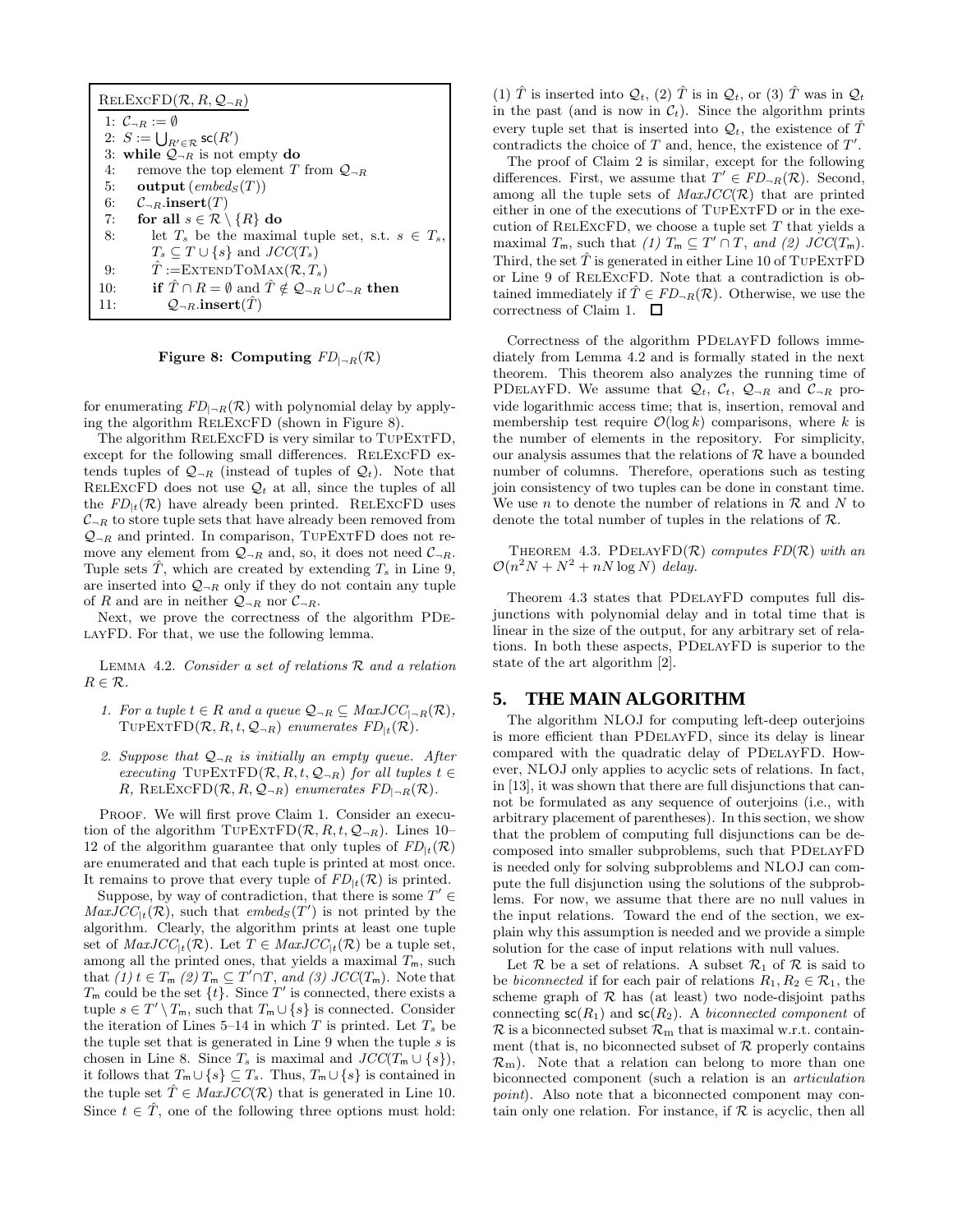

Figure 9: Schemes of a relation set  $\mathcal{R}_4$ 

the biconnected components of  $R$  are singletons. It is known that biconnected components can be efficiently constructed by detecting articulation points [3].

EXAMPLE 5.1. The biconnected components of  $\mathcal{R}_1$  (Figure  $1(a)$ ), surrounded by dotted polygons in the scheme graph of Figure 1(b), are the following:  $\mathcal{R}_a = \{R_1, R_2, R_3\},\$  $\mathcal{R}_{\rm b} = \{R_3, R_4, R_5\}, \mathcal{R}_{\rm c} = \{R_6\}, \mathcal{R}_{\rm d} = \{R_7, R_8, R_9\}$  and  $\mathcal{R}_e = \{R_{10}\}.$   $\Box$ 

Consider a connected set  $R$  of relations with the biconnected components  $\mathcal{R}_1, \ldots, \mathcal{R}_k$ . We say that the sequence  $\mathcal{R}_1, \ldots, \mathcal{R}_k$  is a strong connected-prefix order (abbr. SCP order) if for all  $2 \leq i \leq k$ , the following two conditions hold. First,  $\mathcal{R}_i$  has an attribute that appears in  $\mathcal{R}_1 \cup \cdots \cup \mathcal{R}_{i-1}$ . Second, if  $\mathcal{R}_j \cap (\mathcal{R}_1 \cup \cdots \cup \mathcal{R}_{i-1}) \neq \emptyset$  for some  $i \leq j \leq n$ , then  $\mathcal{R}_i \cap (\mathcal{R}_1 \cup \cdots \cup \mathcal{R}_{i-1}) \neq \emptyset$ . It is straightforward to show that an SCP order of the biconnected components exists (provided that  $R$  is connected) and can be obtained efficiently by the following procedure. First, choose an arbitrary connected component  $\mathcal{R}_1$ . Having chosen  $\mathcal{R}_1, \ldots, \mathcal{R}_{i-1}$  (and  $i \leq k$ , check whether one of the remaining components contains a relation R that is in  $\mathcal{R}_1 \cup \cdots \cup \mathcal{R}_{i-1}$ . If so, choose  $\mathcal{R}_i$  to be such a component. Otherwise, choose  $\mathcal{R}_i$ to be a component that has an attribute A that appears in  $\mathcal{R}_1 \cup \cdots \cup \mathcal{R}_{i-1}$ . In Example 5.1,  $\mathcal{R}_a, \mathcal{R}_b, \mathcal{R}_c, \mathcal{R}_d, \mathcal{R}_e$ is an SCP order for the biconnected components of  $\mathcal{R}_1$ .  $\mathcal{R}_{a}, \mathcal{R}_{c}, \mathcal{R}_{b}, \mathcal{R}_{d}, \mathcal{R}_{e}$  is not an SCP order, since among  $\mathcal{R}_{b}$ and  $\mathcal{R}_{c}$ , only  $\mathcal{R}_{b}$  contains a relation of  $\mathcal{R}_{a}$ .

The next theorem shows that the full disjunction of  $\mathcal R$  can be obtained by first computing the full disjunction of each biconnected component  $\mathcal{R}_i$  and then applying a left-deep sequence of outerjoins in an SCP order. Note that if  $\mathcal{R}_i$  is a singleton  $\{R\}$ , then  $FD(\mathcal{R}_i)$  is actually R itself.

THEOREM 5.2. Suppose that  $R$  is a connected set of relations and  $\mathcal{R}_1, \ldots, \mathcal{R}_k$  are the biconnected components of  $\mathcal R$ in an SCP order. Then,  $FD(\mathcal{R}) = \overset{\circ}{\bowtie} (FD(\mathcal{R}_1), \ldots, FD(\mathcal{R}_k)).$ 

Note that in Theorem 5.2, the scheme graph of the relations  $\{FD(\mathcal{R}_1,), \ldots, FD(\mathcal{R}_k)\}\$ is not necessarily acyclic. Thus, the proof is different from that of Proposition 3.1 and more intricate.

Example 5.3. Figure 9 depicts the scheme of the relation set  $\mathcal{R}_4 = \{R_{15}, \ldots, R_{21}\}.$  The biconnected components of  $\mathcal{R}_4$ , surrounded by dotted rectangles in Figure 9(b), are the sets  $\mathcal{R}_{f}$ ,  $\mathcal{R}_{g}$ , and  $\mathcal{R}_{h}$ . It is easy to see that the sequence  $\mathcal{R}_{\text{f}}$ ,  $\mathcal{R}_{\text{h}}$ ,  $\mathcal{R}_{\text{g}}$  is an SCP order of the three biconnected

components. It follows from Theorem 5.2 that  $FD(R_4) =$  $\mathbb{R}(FD(\mathcal{R}_{f}), FD(\mathcal{R}_{h}), FD(\mathcal{R}_{g})).$  In comparison,  $\mathcal{R}_{f}, \mathcal{R}_{g}, \mathcal{R}_{h}$ is not in an SCP order, since  $\mathcal{R}_{h}$  shares a relation with  $\mathcal{R}_{\text{f}}$  (the relation  $R_{16}$ ) while  $\mathcal{R}_{\text{g}}$  does not share a relation with  $\mathcal{R}_f$ . In this specific case, it can also be shown that  $FD(R_4)$  is not equivalent to  $\mathcal{A}(FD(R_f), FD(R_g), FD(R_h)).$ That is, there are relations  $R_{15}, \ldots, R_{21}$  for which  $FD(\mathcal{R}_4) \neq$  $\overset{\circ}{\bowtie}$ (FD( $\mathcal{R}_{\text{f}}$ ), FD( $\mathcal{R}_{\text{g}}$ ), FD( $\mathcal{R}_{\text{h}}$ )).

It is important to emphasize that an SCP order is not a necessary condition for equivalence between  $FD(R)$  and  $\mathbb{R}(FD(\mathcal{R}_1), \ldots, FD(\mathcal{R}_k)).$  It is only a sufficient condition for having an equality between the two expressions.

Theorem 5.2 implies the following three-step algorithm for computing the full disjunction of a connected set of relations  $\mathcal{R}$ . First, find the biconnected components of  $\mathcal{R}$ and obtain an SCP order  $\mathcal{R}_1, \ldots, \mathcal{R}_k$ . Second, compute the full disjunctions  $FD(\mathcal{R}_1), \ldots, FD(\mathcal{R}_k)$ . Third, compute  $\mathbb{R}(FD(\mathcal{R}_1), \ldots, FD(\mathcal{R}_k))$  and return it as the answer. This algorithm enumerates, in polynomial total time, the full disjunction of a connected set of relations.

In the above algorithm, the full disjunctions of the biconnected components are completely generated before applying the left-deep outerjoins. The size of any relation  $FD(\mathcal{R}_i)$  can be exponential in the size of the original relations and, therefore, the delay of the whole algorithm is not polynomial—an exponential time is needed for computing intermediate full disjunctions that are the input to NLOJ, and the delay of NLOJ is linear in the size of its input. Next, we show how the algorithm presented above can be modified to enumerate full disjunctions with polynomial delay.

Consider a connected set R of relations and let  $\mathcal{R}_1, \ldots, \mathcal{R}_k$ be the biconnected components of  $R$  in an SCP order. For  $i = 2, \ldots, n$ , the connecting relation of  $\mathcal{R}_i$  is defined as follows. If  $\mathcal{R}_i$  contains a relation R that appears in  $\mathcal{R}_1 \cup \cdots \cup$  $\mathcal{R}_{i-1}$ , then the connecting relation is R (note that in this case,  $R$  is an articulation point); otherwise, the connecting relation is a relation that contains an attribute  $A$  that appears in  $\mathcal{R}_1 \cup \cdots \cup \mathcal{R}_{i-1}$ . It can be shown that in both cases, the connecting relation is unique.

We now describe how to enumerate the full disjunction of a set of relations  $\mathcal{R}$ , given that  $\mathcal{R}_1, \ldots, \mathcal{R}_k$  is a sequence of the biconnected components of  $R$  in an SCP order. According to Theorem 5.2, it is sufficient to enumerate the expression  $\stackrel{\circ}{\bowtie} (FD(\mathcal{R}_1), \ldots, FD(\mathcal{R}_k))$ . This is done in the algorithm BiComNLOJ of Figure 10. BiComNLOJ can be seen as an advanced version of NLOJ. The main difference between BiComNLOJ and NLOJ is that while NLOJ enumerates the left-deep outerjoin of the relations of the input, BiComNLOJ enumerates a left-deep outerjoin of relations that are full disjunctions of biconnected components. Two major changes are necessary due to the difference between the algorithms. First, given a tuple  $\hat{t}$ , we cannot enumerate  $FD(\mathcal{R}_k)$  with polynomial delay by simply looking for tuples that can be joined with  $\hat{t}$ , because of the following reason. The size of  $FD(\mathcal{R}_k)$  could be exponential in the size of the input and, hence, the overall delay would not be polynomial. The second problem is that of efficiently enumerating the tuples of  $FD(\mathcal{R}_k)$  that cannot be joined with any tuple of  $\stackrel{\circ}{\bowtie} (FD(\mathcal{R}_1), \ldots, FD(\mathcal{R}_{k-1})).$ 

The solution to the first problem stems from the following property. Let R be the connecting relation of  $\mathcal{R}_k$ . A tuple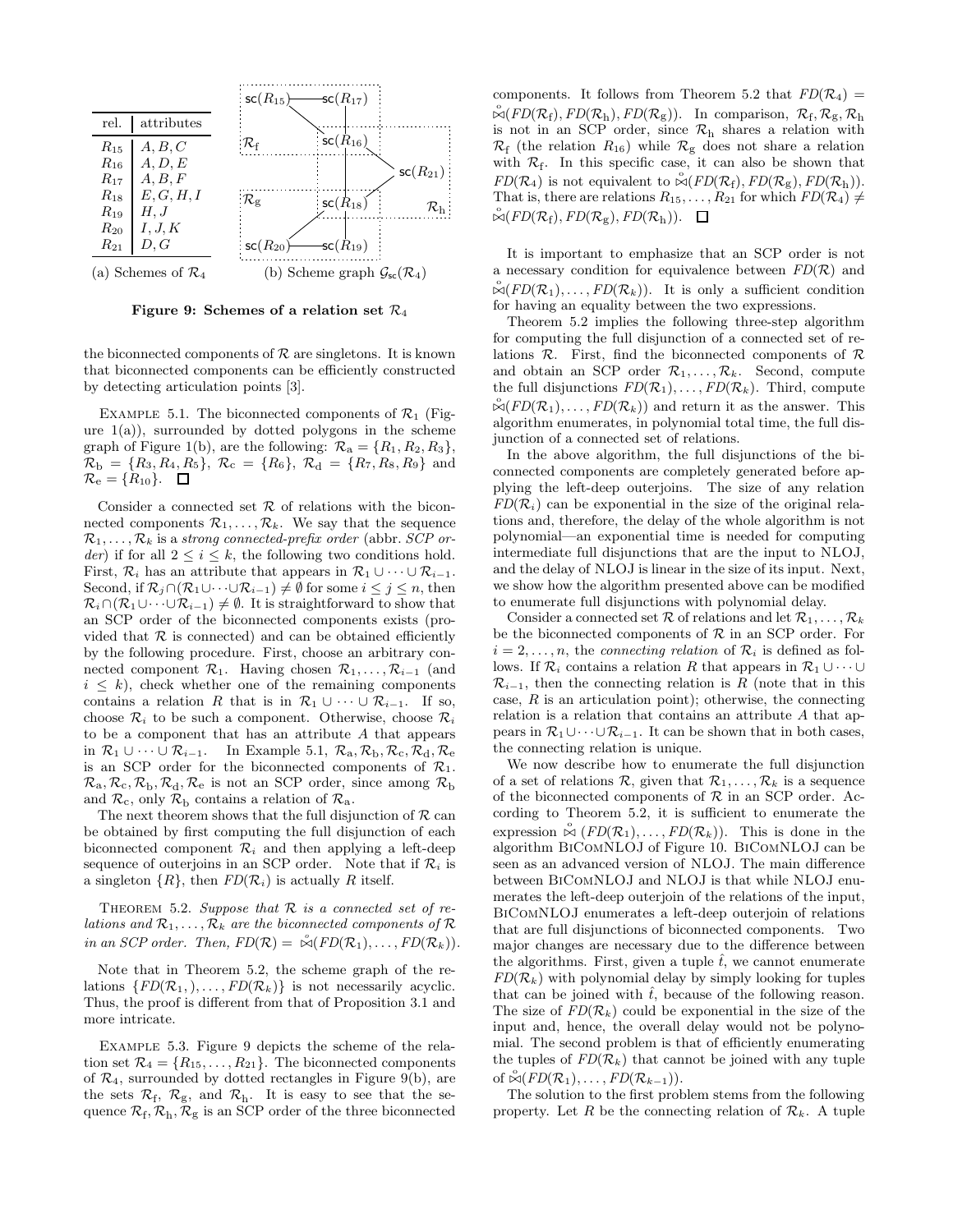$\hat{t} \in \overset{\circ}{\bowtie} (FD(\mathcal{R}_1), \ldots, FD(\mathcal{R}_{k-1}))$  can be joined with some tuple  $t' \in FD(\mathcal{R}_k)$  if and only if there is a tuple  $t \in R$ , such that (1) t is join consistent with  $\hat{t}$  and (2)  $t' \in FD_{|t}(\mathcal{R}_k)$ . Thus, we need to find all the tuples  $t \in R$  that are join consistent with  $\hat{t}$  and enumerate  $FD_{\vert t}(\mathcal{R}_k)$ . This is done using an iterator over TUPEXTFD (Lines 12–14).

We now address the second problem. There are two types of tuples of  $FD(\mathcal{R}_k)$  that cannot be joined with any tuple  $\hat{t} \in \overset{\circ}{\bowtie} (FD(\mathcal{R}_1), \ldots, FD(\mathcal{R}_{k-1}))$ . One type consists of the tuples in the relations  $FD_{t}(\mathcal{R}_{k})$ , where t is a tuple of R that is not join consistent with any tuple  $\hat{t}$ . The second type includes all the tuples of  $FD_{\square R}(\mathcal{R}_k)$ . For enumerating tuples of the first type, we mark (in Line 11) the tuples of R that are chosen in Line 10 (thus, we are interested in the unmarked tuples). For the second type, we use an iterator over RelExcFD (Lines 21-23). Note that RelExcFD is executed only after TupExtFD is applied to all the tuples of R.

If  $\mathcal{R}_k$  is a singleton biconnected component  $\{R\}$ , the computation can be done similarly to the way it was done in NLOJ, which is simpler and more efficient. However, I (in Line 7 of Figure 10) still has to be an iterator of Bi-ComNLOJ rather than of NLOJ, since recursive calls may encounter biconnected components that are not necessarily singletons. Nonetheless, when  $R$  is acyclic, the computation becomes identical to that of NLOJ.

The complexity of BiComNLOJ is considered in the following theorem. We use  $n_i$  to denote the number of relations in the biconnected component  $\mathcal{R}_i$  and  $N_i$  to denote the total number of tuples in  $\mathcal{R}_i$ .

THEOREM 5.4. Consider a connected set of relations  $\mathcal{R}$ . If  $\mathcal{R}_1, \ldots, \mathcal{R}_k$  are the biconnected components of  $\mathcal R$  in an SCP order, then BICOMNLOJ $(\mathcal{R}_1, \ldots, \mathcal{R}_k)$  enumerates the full disjunction  $FD(R)$ . The delay of the enumeration is  $\mathcal{O}(\sum_{i=1}^k M_i)$ , where  $M_i = N_i$  if  $\mathcal{R}_i$  is a singleton component and  $\overline{M}_i = n_i^2 N_i + N_i^2 + n_i N_i \log N_i$  otherwise.

Theorem 5.4 shows that BiComNLOJ runs with polynomial delay, thereby implying a total time that is linear in the size of the output. Observe that when  $k > 1$ , the delay of BiComNLOJ is shorter than that of PDelayFD, due to our strategy of decomposing the scheme graph into biconnected components.

In Theorem 5.4, we assume that the set  $\mathcal R$  is connected. Recall that when  $R$  is not connected, the full disjunction of  $R$  is simply an outerunion of the full disjunctions of the connected components of R.

We now return to the problem of null values in the input relations. First, we emphasize that all our algorithms, except for BiComNLOJ, work correctly for relations that contain null values. The problem with BiComNLOJ is illustrated by the following example. Consider two biconnected components  $\mathcal{R}_1$  and  $\mathcal{R}_2$ . Suppose that the intersection of  $\mathcal{R}_1$  and  $\mathcal{R}_2$  is the relation (articulation point) R and, moreover,  $R$  has an attribute  $A$  that appears in no other relation of either  $\mathcal{R}_1$  or  $\mathcal{R}_2$ . Also, we assume that R contains a single tuple t that has a null in A. Let  $\hat{T}_1$  and  $\hat{T}_2$  be tuple sets of  $\mathcal{R}_1$  and  $\mathcal{R}_2$ , respectively, such that t is contained in both  $\hat{T}_1$  and  $\hat{T}_2$ . Because  $\hat{T}_1$  and  $\hat{T}_2$  are join consistent with the tuple of the shared relation, they should be joined. However, since there is a null in A, the tuples  $embeds_1(\hat{T}_1)$  and embed $s_2(\hat{T}_2)$  (where  $S_1$  and  $S_2$  are the schemes of  $\mathcal{R}_1$  and  $\mathcal{R}_2$ , respectively) are not join consistent.

| $\text{BiComNLOJ}((\mathcal{R}_1,\ldots,\mathcal{R}_k))$                                             |  |  |  |
|------------------------------------------------------------------------------------------------------|--|--|--|
| 1: if $k=1$ then                                                                                     |  |  |  |
| PDELAYFD $(\mathcal{R}_1)$<br>2:                                                                     |  |  |  |
| $3:$ else                                                                                            |  |  |  |
| 4:<br>$S := \bigcup_{R' \in (\mathcal{R}_1 \cup \mathcal{R}_2 \cup  \mathcal{R}_k)} \mathsf{sc}(R')$ |  |  |  |
| 5:<br>let R be the connecting relation of $\mathcal{R}_k$                                            |  |  |  |
| 6: $Q_{\neg R} := \emptyset$                                                                         |  |  |  |
| 7: $I := new$ Iterator(BICOMNLOJ, $(\mathcal{R}_1, , \mathcal{R}_{k-1})$ )                           |  |  |  |
| 8: while $I \cdot \text{hasNext}()$ do                                                               |  |  |  |
| $\tilde{t} := I \cdot \textbf{next}()$<br>9:                                                         |  |  |  |
| for all tuples $t \in R$ , s.t. $JCC({t, \hat{t}})$ do<br>10:                                        |  |  |  |
| mark t<br>11:                                                                                        |  |  |  |
| 12:<br>$I_t := \textbf{new}$ Iterator                                                                |  |  |  |
| $(TUPEXTFD, (\mathcal{R}_k, R, t, \mathcal{Q}_{\neg R}))$                                            |  |  |  |
| while $I_t$ has Next() do<br>13:                                                                     |  |  |  |
| output $(embed_S(\{I_t.\textbf{next}(),\hat{t}\}))$<br>14:                                           |  |  |  |
| if $\exists t \in R$ , s.t. $JC(\{t, t\})$ then<br>15:                                               |  |  |  |
| $\textbf{output}\ (embed_S(\hat{t}))$<br>16:                                                         |  |  |  |
| for all unmarked tuples $t \in R$ do<br>17:                                                          |  |  |  |
| $I_t := \textbf{new}$ Iterator(TUPEXTFD, $(\mathcal{R}_k, R, t, \mathcal{Q}_{\neg R})$ )<br>18:      |  |  |  |
| while $I_t$ has $Next()$ do<br>19:                                                                   |  |  |  |
| 20:<br>output $(embed_S(I_t.next)))$                                                                 |  |  |  |
| $I_{\neg R} := \textbf{new Iterator}(RELEXCFD, (\mathcal{R}_k, R, t, \mathcal{Q}_{\neg R}))$<br>21:  |  |  |  |
| 22:<br>while $I_{\neg R}$ has Next() do                                                              |  |  |  |
| 23:<br>output $(\mathit{embed}_S(I_{\neg R}.\textbf{next})))$                                        |  |  |  |
|                                                                                                      |  |  |  |

Figure 10: Main algorithm for computing  $FD(R)$ 

There are two possible solutions to the problem of null values in the the input relations. One solution is to change the algorithms so that they work with tuple sets—actual tuples of the full disjunction are generated just before printing them. A second solution is to slightly modify the functions  $JC()$  and  $JCC()$ , used in lines 10 and 15 of BICOMNLOJ, so that embeddings of tuple sets that have a tuple in common will be considered join consistent even when the common tuple contains null values. Note that this requires some bookkeeping to indicate whether embeddings were generated from tuple sets that included tuples from articulation points.

## **6. FULL DISJUNCTIONS AND SQL**

In this section, we discuss in general lines the incorporation of full disjunctions into query plans for SQL. By using the algorithms presented in this paper, the full-disjunction operator can be incorporated into query plans as a fully pipelined component. Therefore, in many cases, full disjunctions need not be stored in temporary relations. Next, we discuss how to optimize queries that involve full disjunctions as well as additional operators. The query of Example 1.1, for instance, also involves a projection, a selection and sorting.

We start by considering the ORDER BY operator. Suppose that in a given query, this operator is applied to only one attribute  $A$  (e.g., as in the query of Example 1.1). The algorithm PDelayFD can be modified to enumerate the full disjunction in a sorted order, without increasing the delay. This requires starting with the relations whose schema contain A. Tuples from these relations are then taken ordered according to  $A$  and extended as being done in PDELAYFD. This can be generalized to enumerating full disjunctions in ranked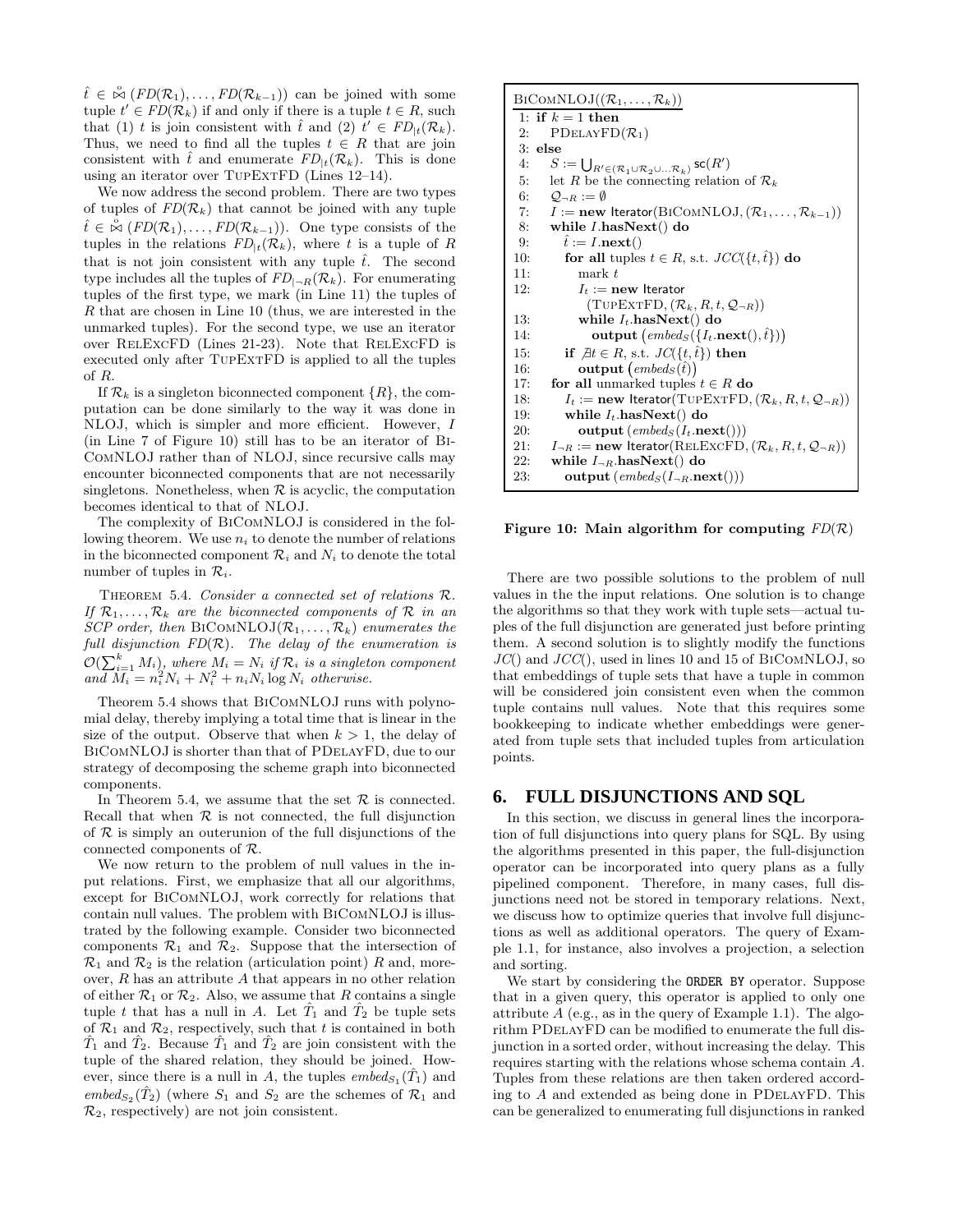order according to any ranking function that is "monotonically c-determined", as defined in [2]. (Intuitively, a ranking function is monotonically  $c$ -determined if for each tuple  $t$  in the full disjunction it is possible to determine the relative ranking of t by looking at a fixed number c of tuples among the tuples that are joined to generate  $t$ .)

It follows that if the ORDER BY operator is applied to a bounded number of attributes, such that the relations containing these attributes form a clique in the scheme graph, then the tuples of the full disjunction can be enumerated with polynomial delay in sorted order. The algorithm Bi-ComNLOJ can also be modified to enumerate the tuples in sorted order (under the same conditions described above). For that, all the attributes of the ORDER BY clause should be in a single biconnected component; however, if this is not the case, then we can combine all the biconnected components that contain these attributes and treat them as one. We leave further investigation of these to future work.

As for the selection operator, the situation is more complicated. It is NP-complete to test whether the result of selecting tuples from a full disjunction is not empty, even if the condition consists of only two equalities [12]. Intuitively, if we naively delete tuples that do not satisfy the condition of a selection prior to computing the full disjunction, we might end up with partial information that would not be there otherwise, i.e., would be joined with tuples that do not satisfy the condition of the selection. This means that, in general, selections cannot be pushed through a full disjunction.

In the special case that a selection with a single attribute is applied to a full disjunction, it is possible to compute the selection of a full disjunction, while retaining polynomial delay. Intuitively, this can be achieved by enumerating the result in a special order. We can push a selection though a full disjunction by applying a sorted enumeration that terminates after a certain point. Suppose, for example, that the selection consists of a condition  $\text{cond}(A)$  that involves a single attribute A. We can enumerate the full disjunction in a sorted order according to A, where the order is defined so that values X satisfying  $cond(X)$  precede all other values. Enumeration terminates when the first tuple that does not satisfy the condition is generated.

In general, it is not possible to compute the result of a  $projection<sup>4</sup>$  of a full disjunction in polynomial delay, or even polynomial total time, unless  $P \neq NP$  [12]. However, it is possible to improve the naive method of first completely computing a full disjunction, and then applying a projection, by pushing the projection through the full disjunction, similarly to pushing it through a natural join. In other words, attributes that do not appear in the query and are not used for joining relations can be projected out early. Moreover, if all the projection and selection attributes belong to a single biconnected component, it is sufficient to compute the full disjunction of this component. In general, given a set of projection (and selection) attributes we only need to compute the full disjunction w.r.t. components that contain at least one relation that is on a simple path, in the scheme graph, between two relations that contain projection or selection attributes.

## **7. EXPERIMENTATION**

<sup>4</sup>We consider only projection that discards duplications, i.e., when distinct is used. Dealing with projection that retains duplications is beyond the scope of this discussion.



Figure 11: Scheme graphs used in the experiments

We implemented our algorithms for computing full disjunctions in the open-source database system PostgreSQL, Version 8.0.3. The experiments were carried out on a Pentium 4 with a CPU of 1.6GHZ and 512MB of RAM, running the Linux Mandrake 2.6.3-7mdk operating system. We discuss implementation details and our experimentation.

#### **7.1 Implementation Details**

We implemented both PDelayFD and BiComNLOJ, and we added basic optimizations to this implementation. For example, we strategically discarded some intermediate results when it was possible to prove that these results would not yield new tuples. We also tried different strategies for choosing relations while extending tuple sets in EXTEND-ToMax. The most important optimization in the implementation of BiComNLOJ is that in the execution of TupleExtFD, the generated tuples are cached on the disk. If TupleExtFD is called more than once with the same argument  $t$ , it retrieves the answer from the cache.

The presented algorithms are tuple based, however, our implementations are block-based versions of these algorithms. Intuitively, this means that whenever possible, they loop over blocks of tuples, instead of over individual tuples. This speeds up of the computation, in several places. For example, ExtendToMax potentially reads the entire contents of the database. In its block-based version, several tuples are extended at once, thereby reducing the number of reads from the disk. Our implementation of PDelayFD is fully block based. Our implementation of BiComNLOJ is only partially block based at present, due to the need for rather complex bookkeeping in a fully block-based version of this algorithm.

In addition to PDelayFD and BiComNLOJ, we have also implemented (within the PostgreSQL setting) a fully block-based version of the algorithm IncrementalFD [2]. This algorithm computes full disjunctions in incremental polynomial time and it is the most efficient algorithm in the literature.

#### **7.2 Experiments and Results**

We conducted our experiments on synthetic, randomly generated databases with predefined schemes. We used data-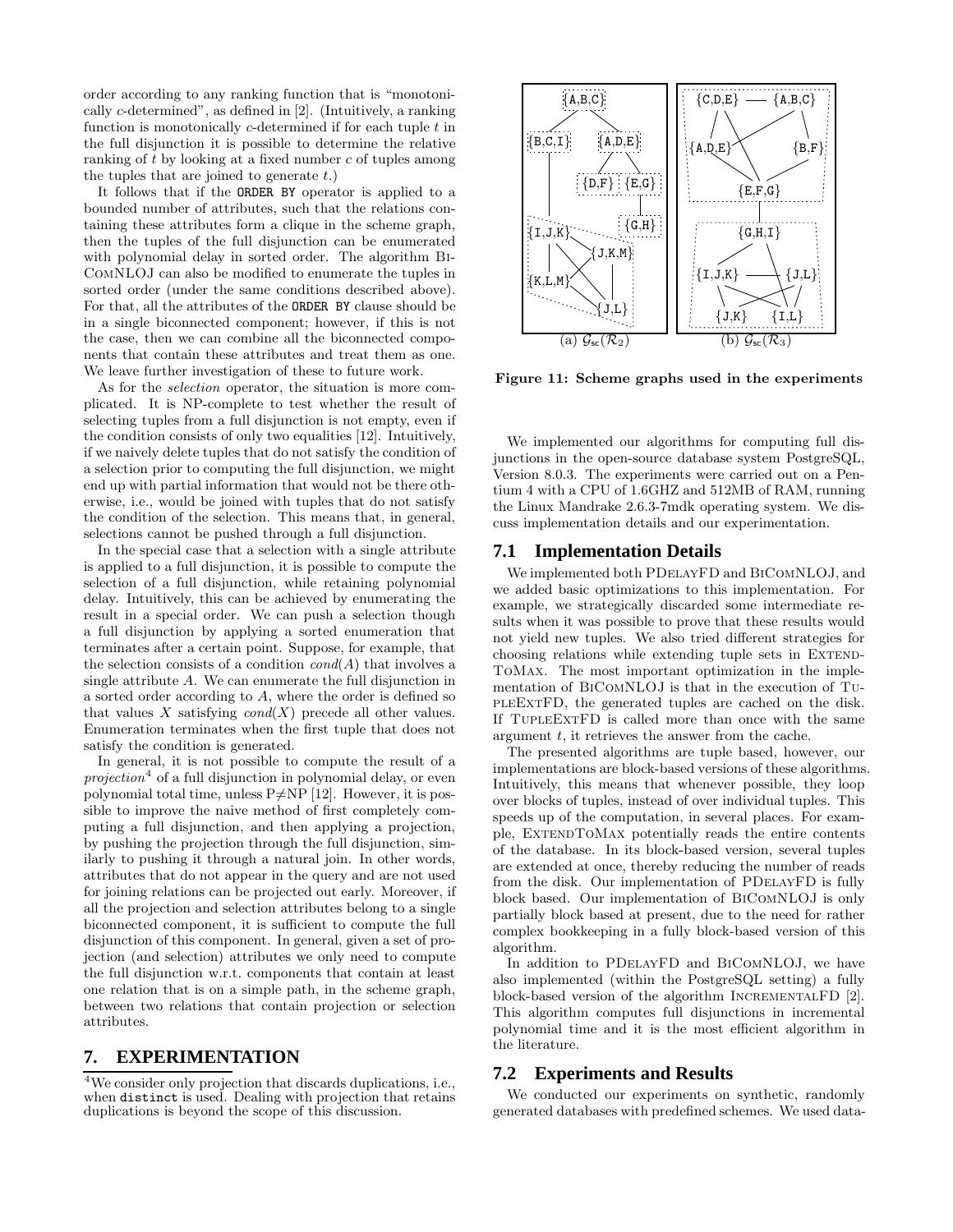

Figure 12: Analysis of specific executions

bases with three different scheme graphs. The first graph is  $\mathcal{G}_{\text{sc}}(\mathcal{R}_1)$  shown in Figure 1(b) (the relation schemes are given in Figure 1(a)). The other two graphs are  $\mathcal{G}_{\mathsf{sc}}(\mathcal{R}_2)$ and  $\mathcal{G}_{\text{sc}}(\mathcal{R}_3)$  shown in Figures 11(a) and 11(b), respectively. Observe that these three scheme graphs contain many relations and are rather complex. The values in each tuple were chosen randomly and uniformly. For each specific database, all tables have the same size and all values were chosen from the same sample space. However, the size of the sample space varies in different databases, as explained later.

In the first experiment, the goal was to explore how the delay varies during the execution. We chose a specific instantiation for each of the three scheme graphs. We divided the output into chunks of 100 tuples each and recorded the average delay of the tuples in each chunk. Each of the tables contains 1000 tuples and the sample space is of size



Figure 13: Delay vs. input size

1000. Figures  $12(a)$  through  $12(c)$  show the results of this experiment for the three scheme graphs and for the algorithms BiComNLOJ and PDelayFD. Figure 12(d) shows the results of this experiment for the scheme graph  $\mathcal{G}_{\text{sc}}(\mathcal{R}_1)$ and for the algorithms BiComNLOJ and IncrementalFD. Note that the horizontal axis gives the number of the tuple in the output stream and the vertical axis gives the delay measured for this tuple. Also note that the graphs that compare BiComNLOJ and IncrementalFD have a larger scale than those comparing BiComNLOJ and PDelayFD, due to the slower runtime of INCREMENTALFD.

For the algorithms BiComNLOJ and PDelayFD, the delay is usually longest at the beginning of the execution, since at this point the data structures are being loaded with tuples from the database. The delay of BiComNLOJ diminishes towards the end, due to caching. In contrast, the delay of INCREMENTALFD is small at the beginning of the execution and becomes substantially long towards the end. Note that there are variations in the delay of all three algorithms due to a mismatch between the number of tuples in an output chunk (which was always 100) and the number of tuples in a block (which varied). So, sometimes a single block included more than 100 tuples of the full disjunction and sometimes several blocks were needed to generate 100 tuples. PDe-LAYFD particularly suffered from this phenomenon, since its implementation is fully block based.

In the second experiment, the goal was to study how the delay is affected by the size of the data. In the tables we used, there is a constant ratio between the database size and